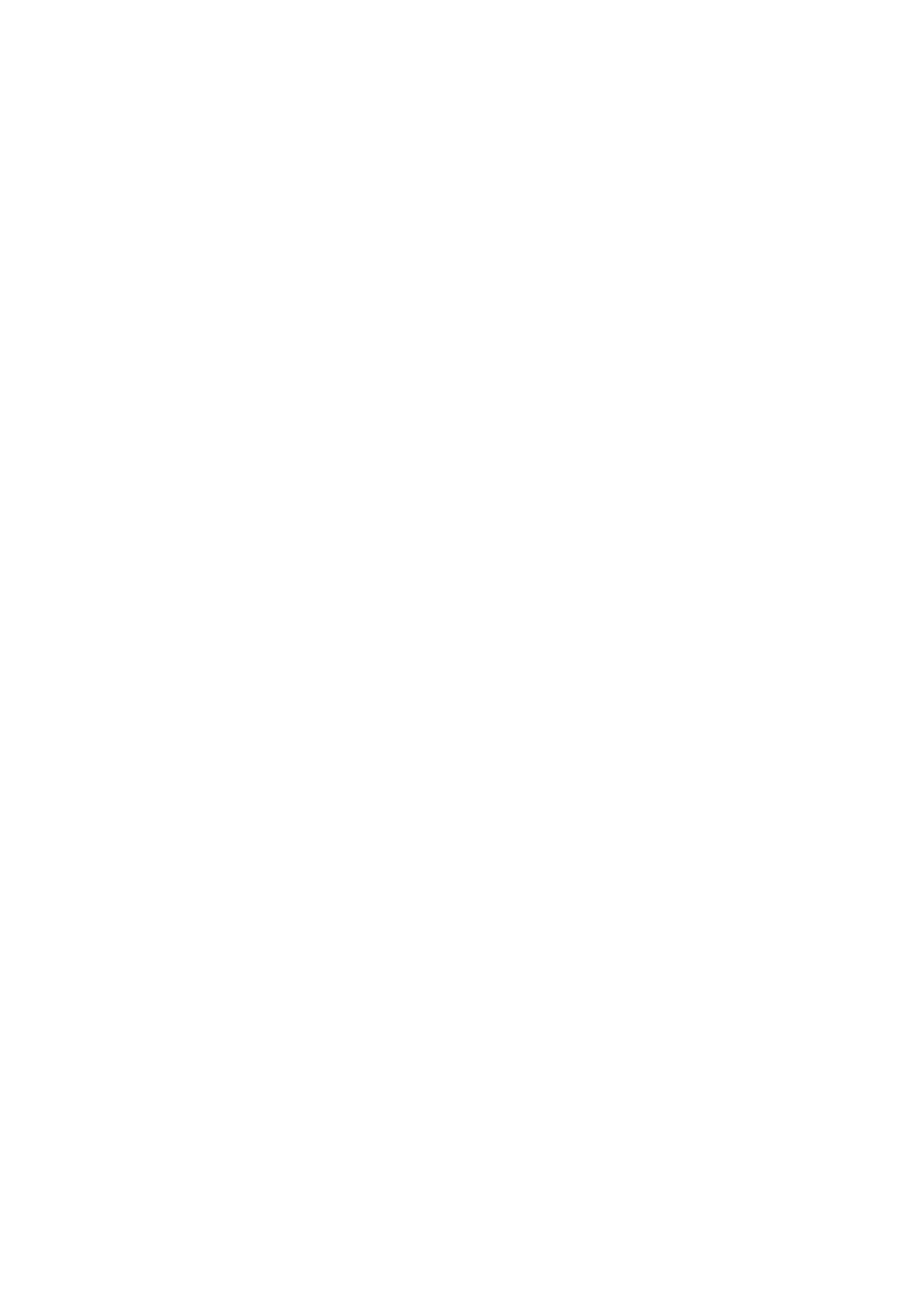# Gender Training for **Security Sector Personnel** – good practices and lessons learned

Toiko Tõnisson Kleppe







**Geneva Centre for the** ntrol of **Armed Forces (DCAF)**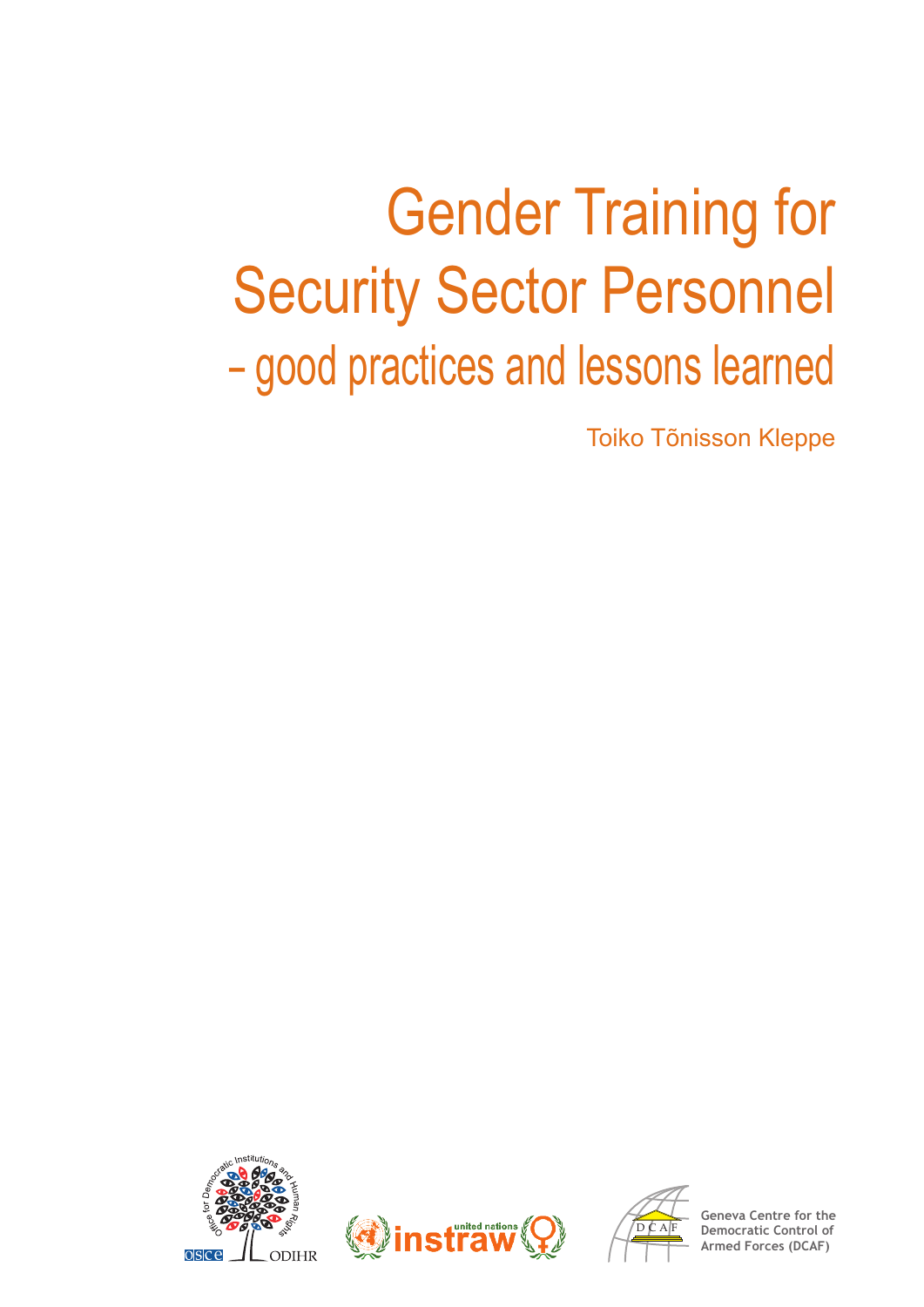#### **About the Author**

Toiko Tõnisson Kleppe is an associate expert with the Gender, Peace and Security Programme of UN-INSTRAW. She currently coordinates the project on the implementation of UN SCR 1325 in Somalia, based in Italy. Prior to joining UN-INSTRAW, Toiko worked for the Norwegian embassy in Rome and she has been active in national politics in Sweden. Toiko holds an MSc in Violence, Conflict and Development from the School of Oriental and African Studies (SOAS), University of London, and a BA in International Relations and Human Rights from the University of Padua, Italy.

#### **Editors**

Megan Bastick and Kristin Valasek, DCAF

#### **Acknowledgements**

We would like to thank the following people for their valuable comments on drafts of this tool: Hilary Anderson, Megan Bastick, Martin Bohnstedt, Charlie Carpenter, Shobha Gautam, Charlotte Isaksson, Minna Lyytikäinen, Angela Mackay, Janah Ncube, Nicola Popovic, Nadine Puechguirbal, Deborah Rubin, Anette Sikka, Gry Tina Tinde and Kristin Valasek. In addition, we would like to thank Benjamin Buckland, Anthony Drummond and Mugiho Takeshita for their editing assistance, and Anja Ebnöther for her guidance of the project.

#### **The Gender and SSR Toolkit**

This Tool on Gender Training for Security Sector Personnel is part of a *Gender and SSR Toolkit.* Designed to provide a practical introduction to gender issues for security sector reform practitioners and policy-makers, the Toolkit includes the following 12 Tools and corresponding Practice Notes:

- 1. Security Sector Reform and Gender
- 
- 2. Police Reform and Gender<br>3. Defence Reform and Gend Defence Reform and Gender
- 4. Justice Reform and Gender
- 5. Penal Reform and Gender
- 6. Border Management and Gender
- 7. Parliamentary Oversight of the Security Sector and Gender
- 8. National Security Policy-Making and Gender
- 9. Civil Society Oversight of the Security Sector and Gender
- 10. Private Military and Security Companies and Gender
- 11. SSR Assessment, Monitoring and Evaluation and Gender
- 12. Gender Training for Security Sector Personnel
- Annex on International and Regional Laws and Instruments

DCAF, OSCE/ODIHR and UN-INSTRAW gratefully acknowledge the support of the Norwegian Ministry of Foreign Affairs for the production of the Toolkit.

#### **DCAF**

The Geneva Centre for the Democratic Control of Armed Forces (DCAF) promotes good governance and reform of the security sector. The Centre conducts research on good practices, encourages the development of appropriate norms at the national and international levels, makes policy recommendations and provides in-country advice and assistance programmes. DCAF's partners include governments, parliaments, civil society, international organisations and security sector actors such as police, judiciary, intelligence agencies, border security services and the military.

#### **OSCE/ODIHR**

The Office for Democratic Institutions and Human Rights (ODIHR) is the main institution for the OSCE's human dimension of security: a broad concept that includes the protection of human rights; the development of democratic societies, with emphasis on elections, institution-building, and governance; strengthening the rule of law; and promoting genuine respect and mutual understanding among individuals, as well as nations. The ODIHR contributed to the development of the Toolkit.

#### **UN-INSTRAW**

The United Nations International Research and Training Institute for the Advancement of Women (UN-INSTRAW) is the only UN entity mandated to develop research programmes that contribute to the empowerment of women and the achievement of gender equality worldwide. Through alliance-building with UN Member States, international organisations, academia, civil society, and other actors, UN-INSTRAW:

- Undertakes action-oriented research from a gender perspective that has a concrete impact on policies, programmes and projects;
- Creates synergies for knowledge management and information exchange;
- Strengthens the capacities of key stakeholders to integrate gender perspectives in policies, programmes and projects.

Cover picture © UN Photo, Arpan Munier, 2005.

© DCAF, OSCE/ODIHR, UN-INSTRAW, 2008.

All rights reserved.

ISBN 978-92-9222-074-7

Cite as: Toiko Tõnisson Kleppe. "Gender Training for Security Sector Personnel – good practices and lessons learned." G*ender and Security Sector Reform Toolkit.* Eds. Megan Bastick and Kristin Valasek. Geneva: DCAF, OSCE/ODIHR, UN-INSTRAW, 2008.

Printed by SRO-Kundig.

*i*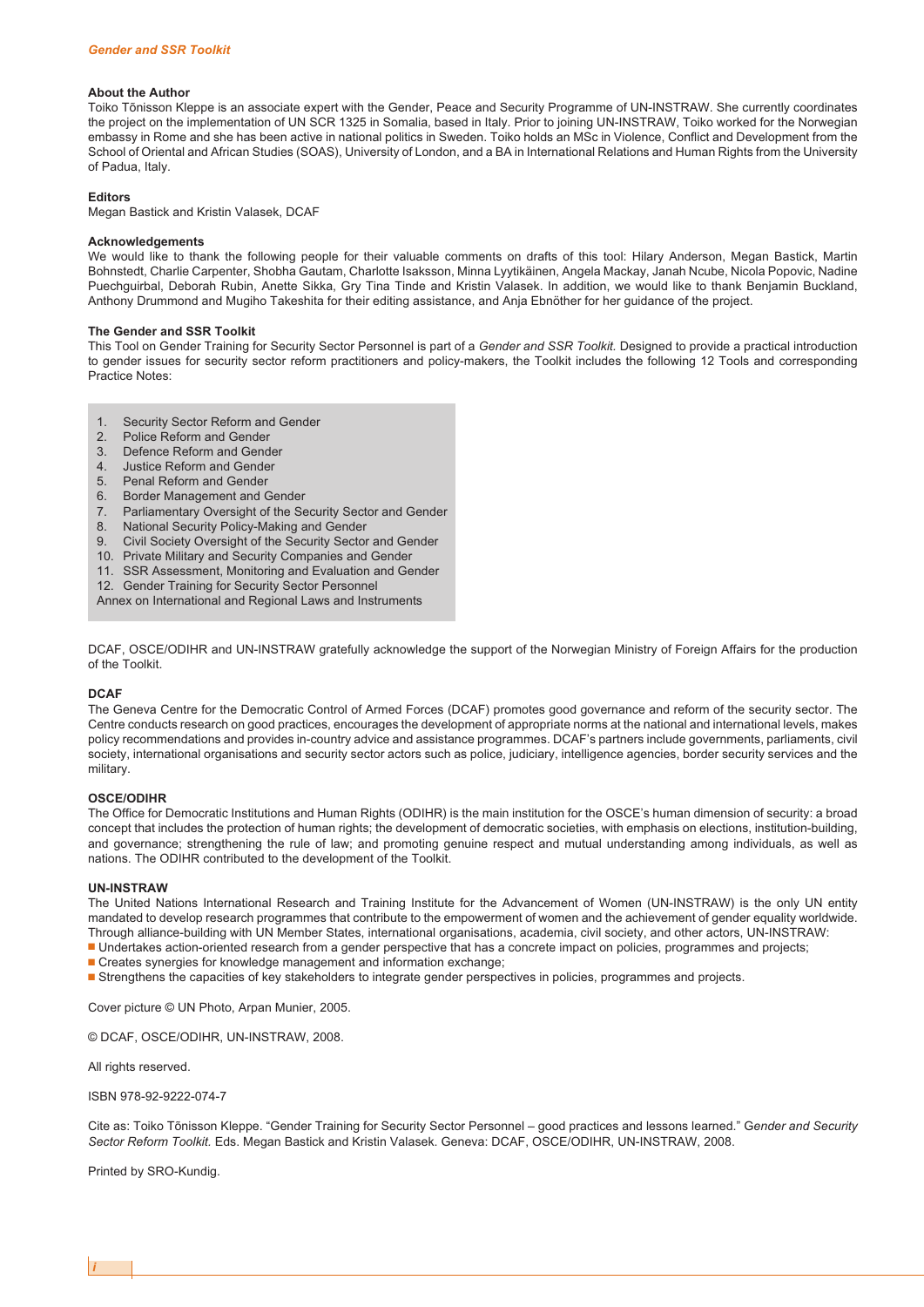## **TABLE OF CONTENTS**

|                                                                    | iii<br><b>Acronyms</b>               |                                                                                                         |                |  |  |
|--------------------------------------------------------------------|--------------------------------------|---------------------------------------------------------------------------------------------------------|----------------|--|--|
|                                                                    | 1. Introduction<br>1                 |                                                                                                         |                |  |  |
|                                                                    |                                      | 2. What is gender training for security sector personnel?                                               | 1              |  |  |
| 3. Why is gender training important for security sector personnel? |                                      |                                                                                                         | $\overline{2}$ |  |  |
|                                                                    | 3.1                                  |                                                                                                         |                |  |  |
|                                                                    | $3.2^{\circ}$                        |                                                                                                         |                |  |  |
|                                                                    | 3.3 <sub>2</sub>                     |                                                                                                         |                |  |  |
|                                                                    |                                      | 4. How should security sector personnel be trained on gender issues?                                    | 3              |  |  |
|                                                                    | 4.1                                  |                                                                                                         |                |  |  |
|                                                                    |                                      |                                                                                                         |                |  |  |
|                                                                    |                                      |                                                                                                         |                |  |  |
|                                                                    |                                      | How can gender training be adapted to different contexts and participants? 5                            |                |  |  |
|                                                                    |                                      |                                                                                                         |                |  |  |
|                                                                    |                                      |                                                                                                         |                |  |  |
|                                                                    | 4.2                                  |                                                                                                         |                |  |  |
|                                                                    |                                      |                                                                                                         |                |  |  |
|                                                                    |                                      |                                                                                                         |                |  |  |
|                                                                    |                                      |                                                                                                         |                |  |  |
|                                                                    |                                      |                                                                                                         |                |  |  |
|                                                                    |                                      |                                                                                                         |                |  |  |
|                                                                    | 4.3                                  |                                                                                                         |                |  |  |
|                                                                    |                                      |                                                                                                         |                |  |  |
|                                                                    |                                      | Evaluating gender training with Kirkpatrick's evaluation methodology [1, 1, 1, 1, 1, 1, 1, 1, 1, 1, 14] |                |  |  |
|                                                                    |                                      |                                                                                                         |                |  |  |
|                                                                    |                                      |                                                                                                         |                |  |  |
|                                                                    |                                      |                                                                                                         |                |  |  |
|                                                                    | 17<br>5. Key recommendations         |                                                                                                         |                |  |  |
|                                                                    | <b>6. Additional resources</b><br>18 |                                                                                                         |                |  |  |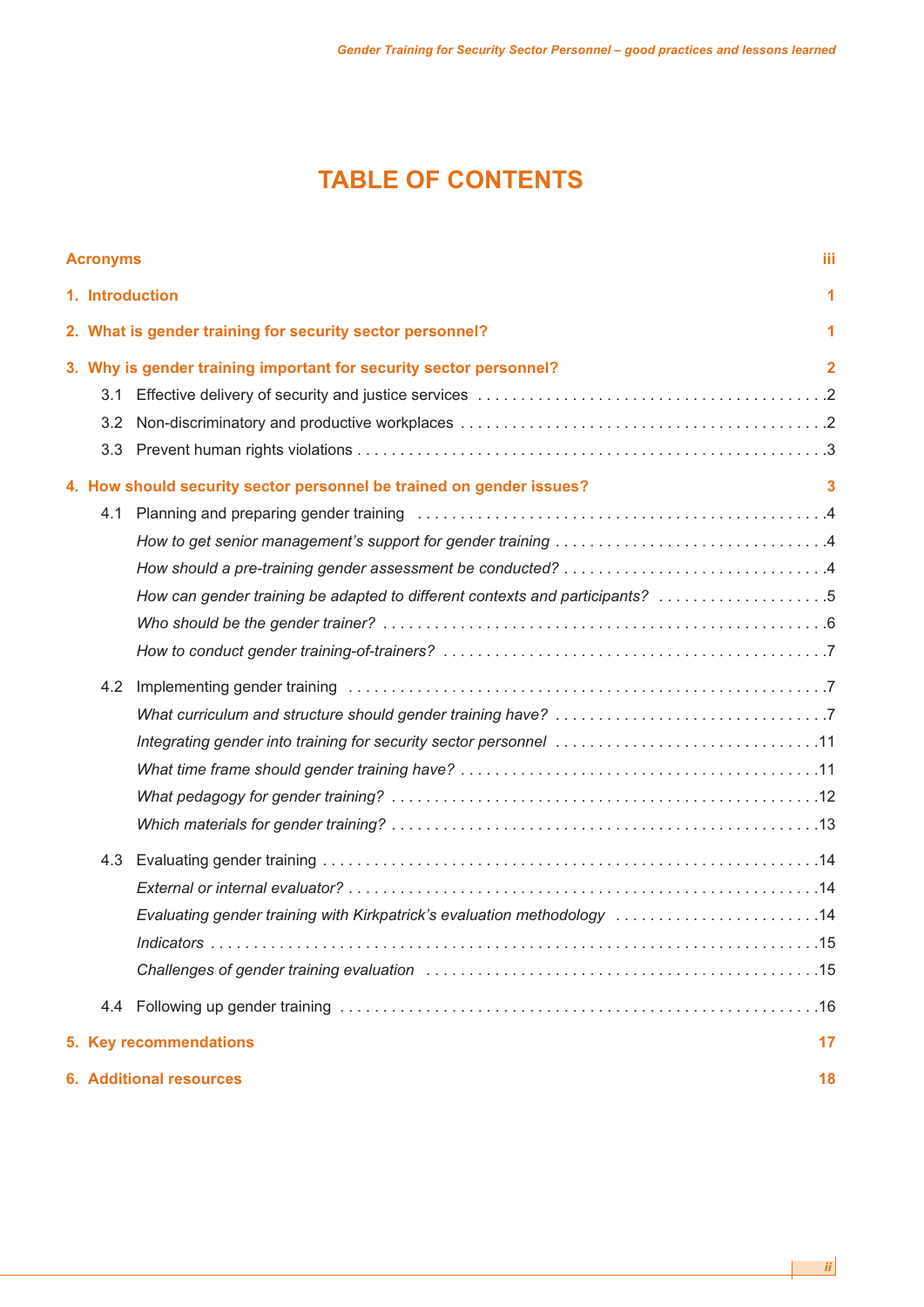### **ACRONYMS**

| <b>CSO</b>         | <b>Civil Society Organisation</b>                                                                            |
|--------------------|--------------------------------------------------------------------------------------------------------------|
| <b>DCAF</b>        | Geneva Centre for the Democratic Control of Armed Forces                                                     |
| <b>DDR</b>         | Disarmament, Demobilisation and Reintegration                                                                |
| <b>DFAIT</b>       | Department of Foreign Affairs and International Trade (Canada)                                               |
| <b>DFID</b>        | Department for International Development (UK)                                                                |
| <b>GBV</b>         | Gender-Based Violence                                                                                        |
| <b>ICRC</b>        | International Committee of the Red Cross (Switzerland)                                                       |
| <b>LGBT</b>        | Lesbian, Gay, Bisexual and Transgender                                                                       |
| <b>MINUSTAH</b>    | United Nations Stabilization Mission Haiti                                                                   |
| <b>NEPAD</b>       | New Partnership for Africa's Development                                                                     |
| <b>NGO</b>         | Non-Governmental Organisation                                                                                |
| <b>OSCE/ODIHR</b>  | Organization for Security and Co-Operation in Europe,<br>Office for Democratic Institutions and Human Rights |
| <b>PSO</b>         | <b>Peace Support Operations</b>                                                                              |
| <b>SEA</b>         | Sexual Exploitation and Abuse                                                                                |
| <b>SSR</b>         | <b>Security Sector Reform</b>                                                                                |
| ToT                | Training-of-Trainers                                                                                         |
| <b>UN DPKO</b>     | United Nations Department of Peacekeeping Operations                                                         |
| <b>UN INSTRAW</b>  | United Nations International Research and Training Institute<br>for the Advancement of Women                 |
| <b>UN SCR 1325</b> | United Nation Security Council Resolution 1325 on women, peace and security (2000)                           |
| US                 | <b>United States</b>                                                                                         |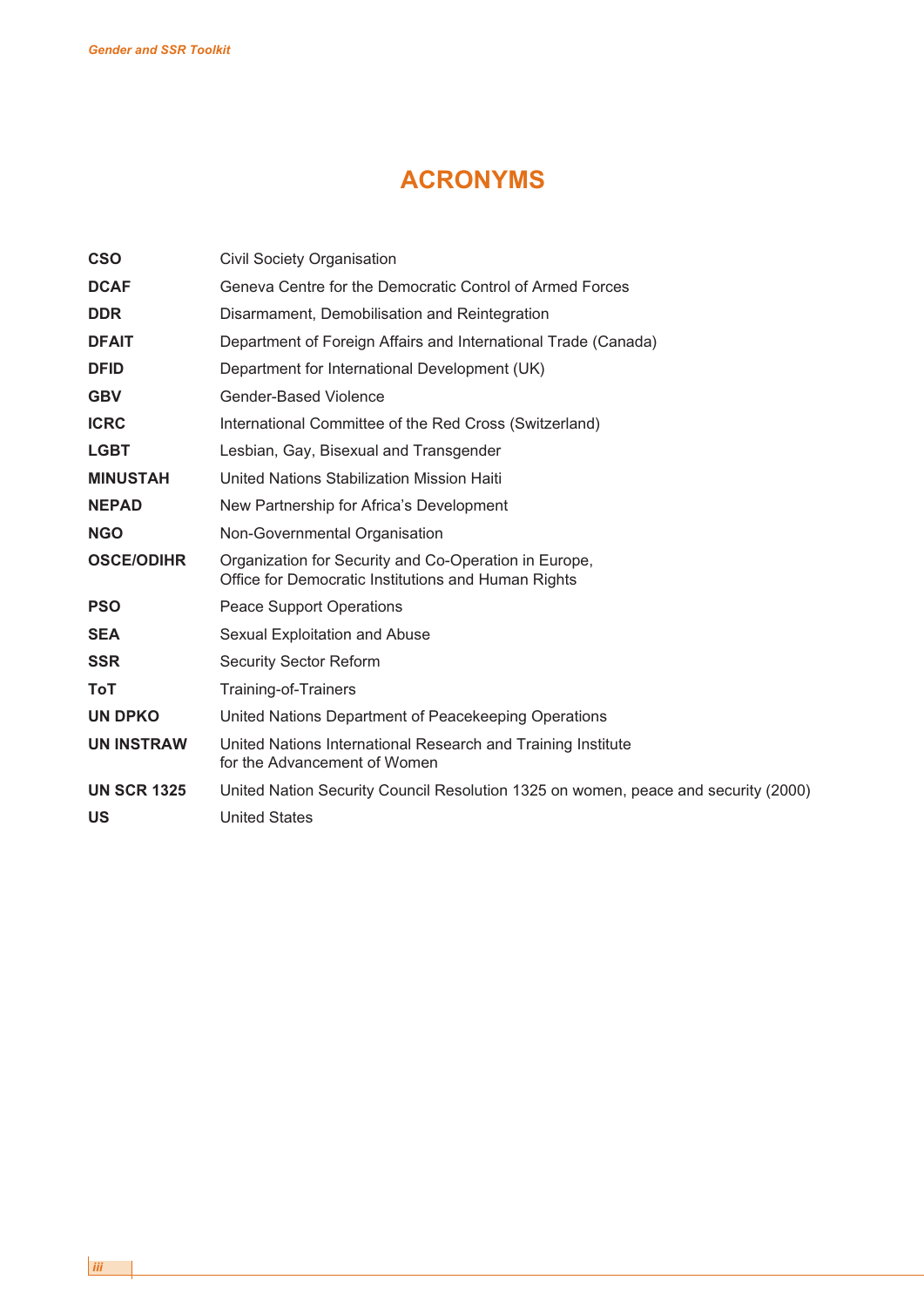# **Gender Training for Security Sector Personnel**

# **– good practices and lessons learned**



*'Where people have had good solid experience of how to integrate gender perspectives into their work, and of why and how that makes a difference, they can become champions and strong catalysts for change.'*

#### Sanam Anderlini<sup>1</sup>

The purpose of this tool is to be a practical guide for preparing, implementing and evaluating gender training for security sector personnel. It includes a short description of the importance of gender training and focuses on providing practical tips and examples of good practices that can help to guide future training. The tool is designed for the staff of security sector institutions, international and regional organisations, and civil society organisations that plan, conduct or evaluate gender training for security sector personnel.

Gender training is an essential part of security sector reform (SSR): the process of creating an accountable and participatory security sector that meets the requirements of democratic governance and effective delivery of security and justice services. Integrating gender issues into the standard curriculum of security sector personnel training and education, as well as providing specific training on gender issues such as interview techniques for victims of human trafficking or institutional policies on sexual harassment, can strengthen service delivery, help ensure a nondiscriminatory workplace and prevent human rights abuses.



This tool is based on a desk review of existing materials, training courses and publications; on personal interviews; and on material and information collected during a virtual discussion on good and bad practices in gender training for security sector personnel, organised by UN-INSTRAW, DCAF and OSCE/ODIHR in April 2007. <sup>2</sup> Quotes have been drawn from the virtual discussion and from a survey of the discussion participants' experiences with gender training.

# **2 What is gender training for security sector personnel?**

**Gender** refers to the particular roles and relationships, personality traits, attitudes, behaviours and values that society ascribes to men and women. 'Gender' therefore refers to *learned* differences between men and women, while 'sex' refers to the *biological* differences between males and females. Gender roles vary widely within and across cultures, and can change over time. Gender refers not simply to women or men but to the relationship between them.

**Gender mainstreaming** is the process of assessing the implications for women and men of any planned action, including legislation, policies or programmes, in all areas and at all levels. 3



**Gender training** is 'a capacity-building activity that aims to increase awareness, knowledge and practical skills on gender issues by sharing information, experiences and techniques as well as by promoting reflection and debate. The goal of gender training is to enable participants to understand the different roles and needs of both women and men in society, to challenge genderbiased and discriminatory behaviours, structures and socially-constructed inequalities, and to apply this new knowledge to their day-to-day work.' 4

**Security sector personnel** include staff of security sector institutions: armed forces (including peacekeepers), police, intelligence services, justice and penal systems, border management services, and private security and military companies. According to comprehensive definitions of the security sector, it also includes management and oversight bodies such as government ministries, parliaments and ombudspersons' offices. Gender training is also relevant for international and regional organisations, donor countries and non-governmental organisations that support security sector reform initiatives.

In the context of security sector reform, gender training is based on sharing experiences of how security sector personnel and institutions can become more responsive to men's and women's security and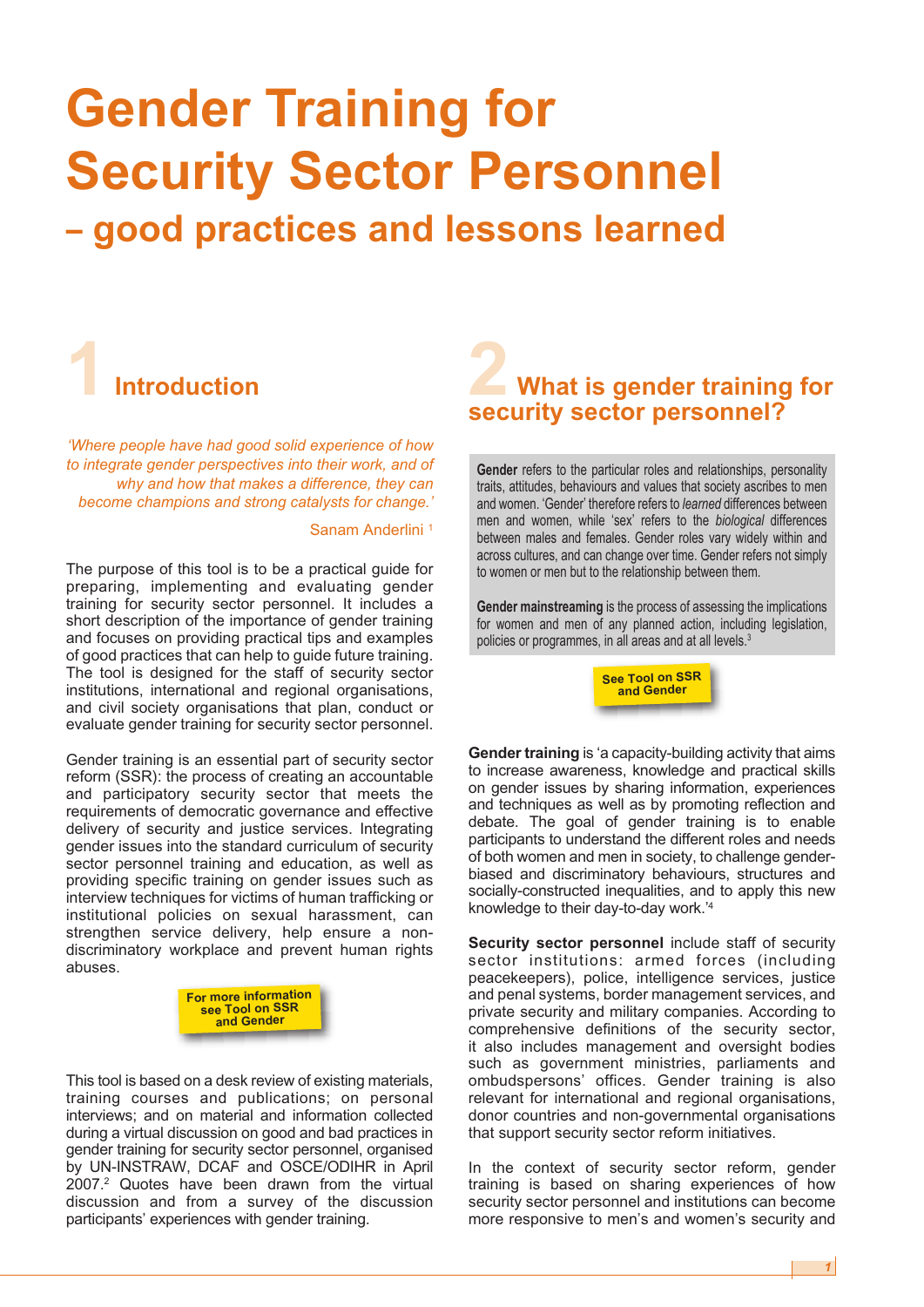justice needs, and how to create a more inclusive and human rights respecting security sector. Gender training:

- Is not just about women, but focuses on gender which includes issues of men and masculinities.
- Is for both male and female security sector personnel of all positions and ranks.
- **■** Is relevant and necessary for security sector personnel in all contexts, including post-conflict, transitional, developing and developed countries.

Gender training for security personnel can be based on various methodologies and curricula, from workshops over a number of days to an hour-long training session. Gender issues can also be integrated into standard training modules rather than being taught separately. Depending on the specific context and audience, a large variety of different topics can be covered in gender training. For example:

- **■** Understanding of the different security needs of men, women, girls and boys.
- **■** Laws, instruments and policies on women's rights and gender issues.
- **■** Gender budget analysis.
- Sexual exploitation and abuse policies.
- Protocol for response to male and female victims of sexual violence.
- Identification of victims of human trafficking.
- **•** Preventing discrimination against lesbian, gay, bisexual and transgender (LGBT) people.
- **Preventing sexual harassment in the workplace.**

### **3 Why is gender training important for security sector personnel?**

Together with other gender mainstreaming initiatives, such as the promotion, increased recruitment, retention and advancement of female personnel, gender training helps to strengthen the effective delivery of security and justice services, create a healthy work environment for male and female staff and prevent human rights violations by security sector personnel.

**Compliance with obligations under international laws and instruments**

Conducting gender training is necessary to comply with international and regional laws, instruments and norms concerning security and gender. Key instruments include:

- **■** *The Convention on the Elimination of All Forms of Discrimination against Women* (1979)
- *The Beijing Declaration and Platform for Action (1995)*
- **■** *United Nations Security Council Resolution 1325 on women, peace and security* (2000)

For more information, please see the Toolkit's Annex on International and Regional Laws and Instruments.

#### **3.1 Effective delivery of security and justice services**

The security sector must be able to respond to the different security needs of men, women, boys and girls, many of which are determined by differences in gender roles, norms and behaviour. For instance, gender-based violence (GBV), including human trafficking, intimate partner violence, sexual assault and anti-gay violence, is one of the most common threats to human security worldwide. Globally, one out of every three women is a victim of GBV. <sup>5</sup> In order to effectively prevent, respond to and sanction GBV, security sector personnel need general and technical gender training, for instance on how to interview victims of human trafficking or prosecute intimate partner violence.

Targeted, appropriate and sustained gender-awareness training, which challenges stereotypes about men and women, also helps security sector personnel to interact appropriately and respectfully with civilian men, women, girls and boys. This can enhance civilian trust, leading to increased operational effectiveness.

#### **3.2 Non-discriminatory and productive workplaces**

Gender training promotes a non-discriminatory workplace, free from sexual harassment and discrimination. The institutional costs of sexual harassment include loss of productivity, lowered morale, absence from work and increased staff turnover. Sexual harassment also hinders the integration of women into security institutions. According to a survey by the United States (US) Department of Defence, the reported rate of sexual harassment of active-duty members declined between 1995 and 2002 for both women (46% vs. 24%) and men (8% vs. 3%). <sup>6</sup> Around 75% of the personnel had received sexual harassment training and more than 80% of both women and men said that this training was a useful tool for dealing with sexual harassment.<sup>7</sup>

*'UN staff are generally not sanctioned if they are insensitive or even prejudiced against women. A culture of fear of one's career development seems to keep many people from fighting for the gender cause, as there is a risk of retaliation if one brings up gender discrimination.'*

Gry Tina Tinde, UNHCR Special Advisor to the High Commissioner on Gender Issues <sup>8</sup>

When personnel are gender-sensitive the workplace becomes more productive, efficient and equitable. This in turn makes it easier to recruit women, as well as men from minority groups, which creates a security sector that is more representative of the population it seeks to serve. A diverse and non-discriminatory security sector can enjoy strengthened trust and collaboration with civilians.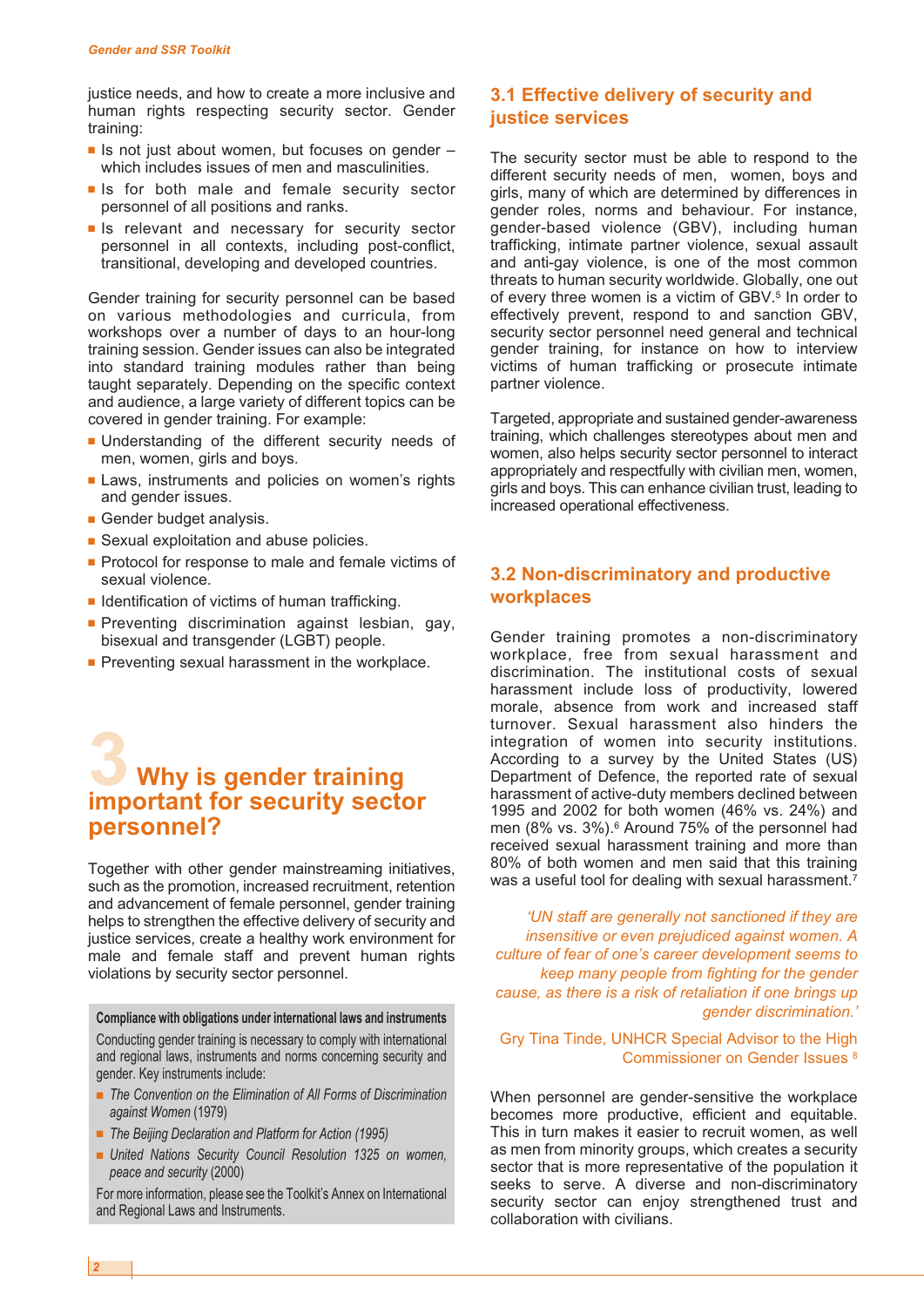#### **3.3 Prevent human rights violations**

Regrettably, personnel from security sector institutions have been known to commit human rights violations, including GBV against women, girls, men and boys. A key strategy for the prevention of human rights violations by security sector personnel is to provide comprehensive training which outlines their responsibilities to protect and promote human rights, including GBV issues and women's rights. This training is often designed to educate personnel on staff codes of conduct, including unacceptable behaviour, reporting systems and disciplinary measures. For instance, peacekeepers usually receive training on sexual exploitation and abuse in order to prevent this human rights violation. This improves their relationships with local communities and thereby enhances the safety of personnel and the positive effects of their work.

## **4 How should security sector personnel be trained on gender issues?**

Gender training for security sector personnel should be designed according to the identified needs, functions and experience of the personnel as well as their cultural context. This section serves as a guide to planning and implementing gender training by examining the pros and cons of various training options and presenting good practices. It is structured around a standard training cycle which includes four stages: planning and preparation, implementation, evaluation, and follow-up. Gender training should thus be a continuous loop wherein results from existing initiatives feed into new training initiatives, thus strengthening and consolidating the progress made.



Gender training alone is not enough to create genderresponsive security sector institutions. Training is an essential tool for mainstreaming gender issues, but needs to be part of a strategic plan which incorporates other institutional changes:

- **■ Policy level** such as enacting and enforcing a code of conduct, a sexual harassment policy or reforming existing protocols so that they are genderresponsive.
- **Structural level** such as establishing gender focal points or a gender-based violence unit.
- **■ Programmatic level** such as adopting a community policing approach, creating an internal hotline for reporting sexual harassment, or providing victims of human trafficking with referrals to women's organisations.
- **Personnel level** such as initiatives to recruit, retain and advance more female staff and other under-represented groups.

Such institutional changes go hand in hand with gender training. Policy changes can only be implemented if personnel receive adequate training; gender training will have very little impact if it is not backed up by gender-responsive policies and structures.

Before launching into a discussion of good practices for gender training of security sector personnel, it is also important to learn from past mistakes. **Bad practices** to avoid when planning, implementing and evaluating gender training include:

- Gender training not adapted to the needs, language, cultural and work context, experience and prior gender knowledge of the course participants.
- **■** Academic, over-theoretical presentations or monologues which give the participants definitions, theory and facts without subsequent discussion or participatory activities that enable participants to engage with the subject and apply it.
- **■** Gender trainers who use too much gender jargon, are not familiar with the work-specific context, or who intimidate or ridicule the training participants (or allow others to do so).
- **■** Unrealistic expectations regarding the gender expertise that can be gained through very short training. Promoting gender-responsive behaviour requires long-term training, follow-up and continuous support from a network or advisor.

**Box 1 Gender mainstreaming in the penal system**

> *'Gender training should be put into a greater context of other gender mainstreaming initiatives.'*

#### Olivier Robertson, Quaker United Nations Office <sup>9</sup>

In the context of correctional institutions, this means that prisons among other things should be designed specifically for women and not simply adapted to men's prison regimes. Facilities need to be built closer to the home community and contact with family members should not be restricted. Greater gender equality should be achieved when recruiting security sector personnel and institutional policies must be adapted to attract personnel from both sexes.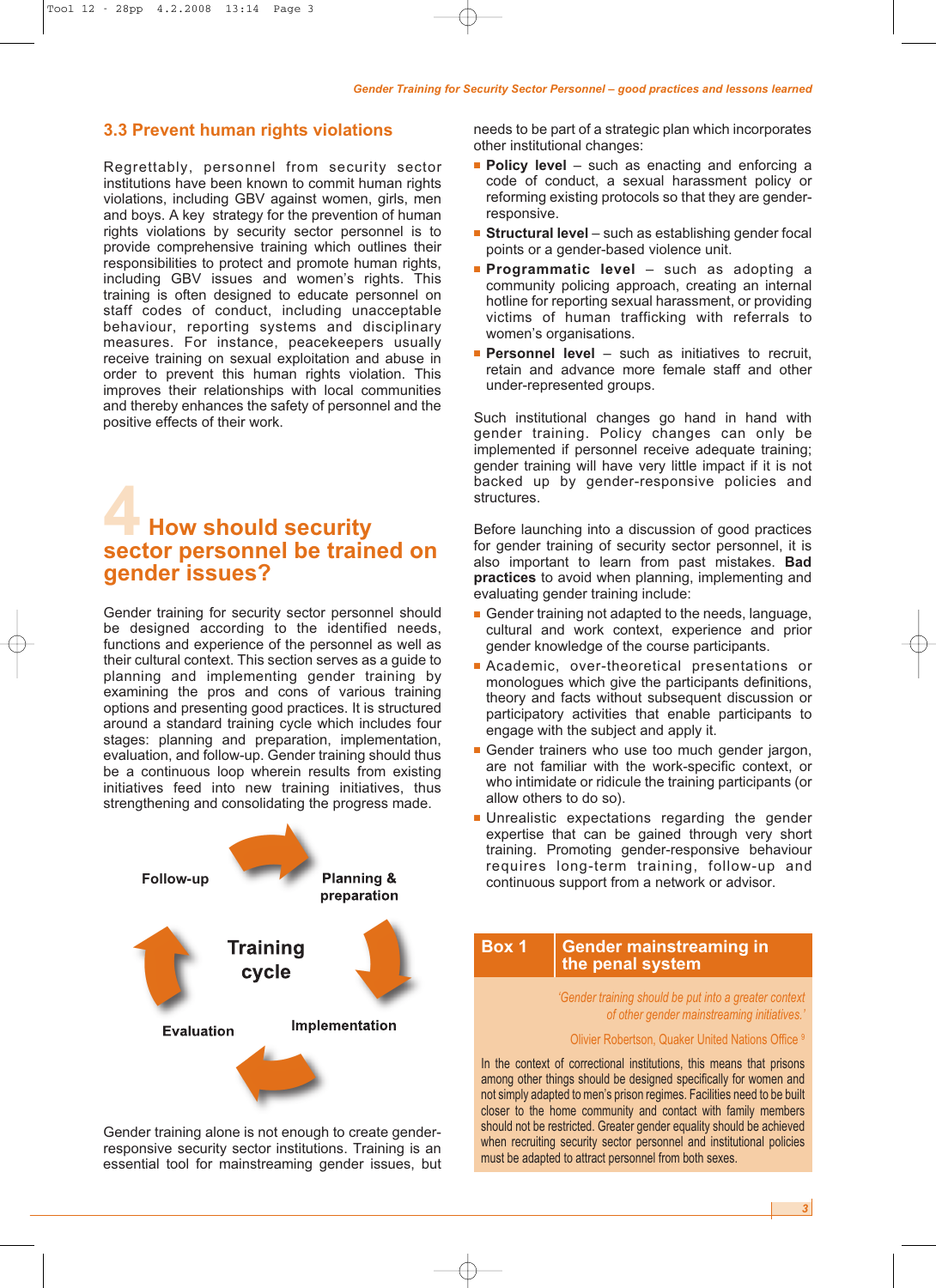#### **Box 2 Gender coach programme in Sweden <sup>11</sup>**

Genderforce Sweden initiated a 'Gender Coach' Programme, pairing 12 senior managers within peace and security institutions with 12 coaches with extensive knowledge of gender equality issues. Participants in the programme include the Chief of Staff for the Swedish Army and the Director of Armed Forces Training and Procurement. The feedback on the programme has been positive, with participants stating that they have changed ways in which they act and communicate.

*The reason for choosing to work with the top management is that they have both the power and ability to influence structures and behaviour within the organisations. Hence, it's important for them to deepen their understanding of gender equality. Many times though, for people at this level it is too time-consuming to take part of in-depth training programmes, which is why coaching is an effective way to achieve the desired result.*

- **■** Insufficient time and resources allowed for basic gender training and follow-up initiatives.
- Focusing only on statistics (e.g. number of trained staff or hours of training) instead of prioritising and investing in the quality and substance of gender training.

#### **4.1 Planning and preparing gender training**

The first step of the training cycle – planning and preparation – is fundamental for successful gender training. It includes building senior management support for training, conducting a pre-training audit, adapting the training to the context-specific needs of the participants and taking into consideration common obstacles to effective gender training. It is also in this first phase of planning that the gender trainers are recruited and, if necessary, provided with gender training-of-trainers.

#### **How to get senior management's support for gender training**

*'Lack of attention to gender issues at the top of organisations trickles down and impedes capacitybuilding, resource allocation and general awareness. Repeated calls for gender sensitisation discussions at all staff levels often go unheeded, but there are stand-alone good examples of useful discussions. However, they are just window-dressing if agreements reached are not followed up on or funded.'*

#### Gry Tina Tinde, UNHCR Special Advisor to the High Commissioner on Gender Issues <sup>10</sup>

Senior management's approval and support for gender training is crucial to its success and sustainability. Gender training is often not a priority among the senior management of security sector institutions, who may be hostile to, or obstruct, gender training initiatives if they do not see the value of the training. A 'top-down' approach to gender training can ensure that gender-responsiveness trickles down through an entire institution.

**!! Tips for increasing senior management support for gender training:**

- Provide convincing examples of how gender training increases operational effectiveness.
- **Provide gender training for senior management.**
- Establish gender coaching programmes. This can be a good solution to the issue of senior management's lack of time to participate in in-depth gender training. (See Box 2 for the example of the Swedish Armed Forces' Gender Coach Programme).
- Create gender policies or action plans together with senior management as part of the gender capacitybuilding/training process.
- **■** Involve senior management in gender training to demonstrate their commitment to the process, for instance through having them introduce or conclude the gender training. This shows the participants that gender training is important to leadership.

*'When addressing the managing officers in any security agency, an effective starting point is the joint creation of a written policy. The act of discussing the issue and drafting the policy provides senior management with a sense of ownership over the issue. The policy can then be useful as a training tool … Our experience showed that discussions about gender and gender-based violence could be then easily contextualised within the operational policy, using points of reference familiar to the officers. Thus, instead of framing the discussion initially as male-female, it becomes rather a matter of operations.'*

Anette Sikka <sup>12</sup>

#### **How should a pre-training gender assessment be conducted?**

A pre-training gender assessment helps to determine the objectives of the gender training by mapping out training needs. It guides the development of the training content and methodology, as well as being a baseline for training evaluation. Another benefit of conducting a gender training assessment is that participants may feel more ownership of the process, which can increase their engagement and in turn result in more effective training outcomes. Assessments can be conducted by the gender trainer, human resources personnel or other qualified staff.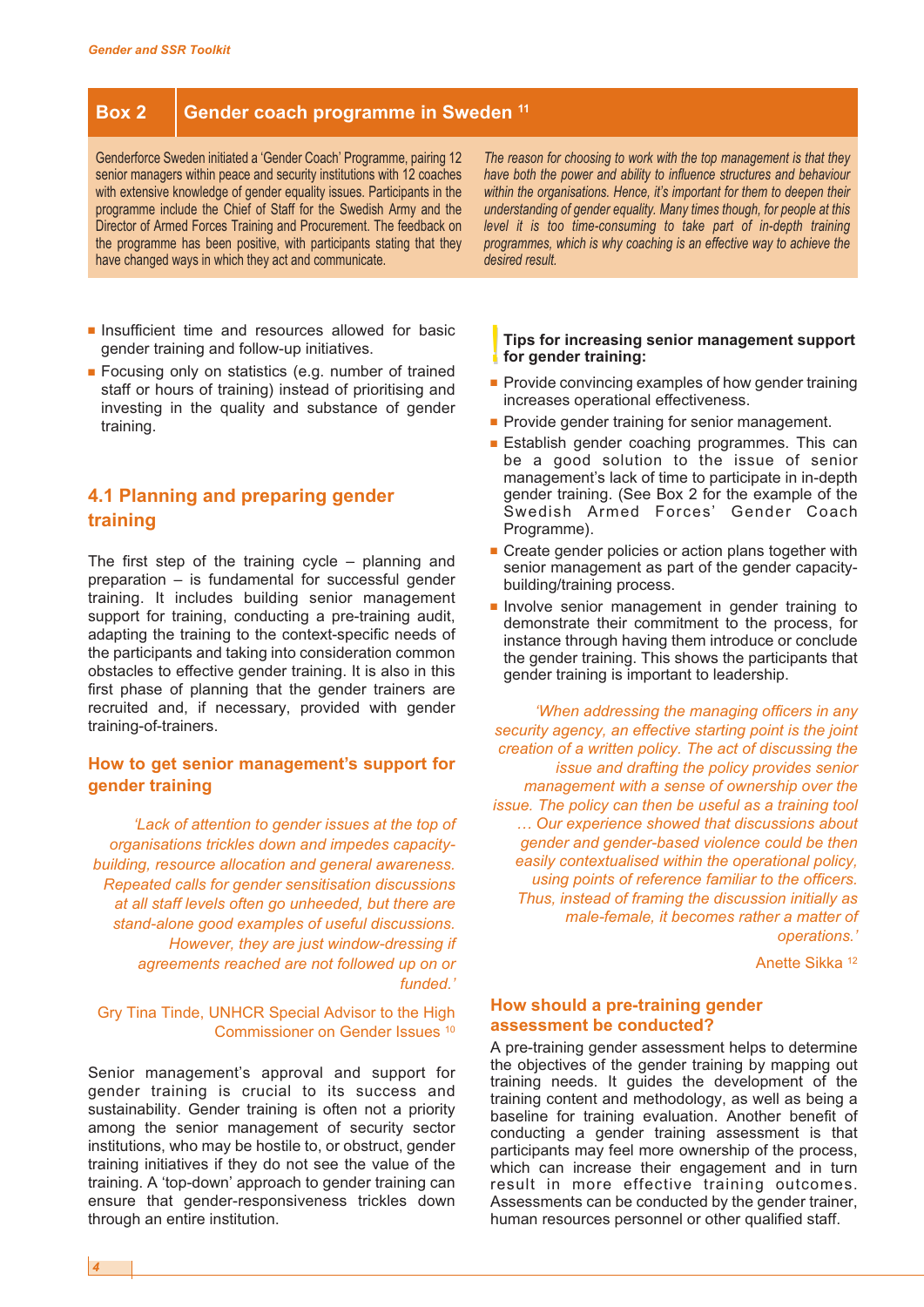### **?? Questions to ask include:**

- **■** What is the current level of gender awareness and capacity? Have participants undergone previous gender training?
- **■** What type of training is needed to improve the institution's provision of security and/or justice to men, women, girls and boys?
- **■** What type of training is needed to prevent discrimination, harassment and human rights violations?
- **■** What institutional gender policies exist, and are participants familiar with them?
- **■** Which specific gender-related skills have the participants identified that they would like further training on?
- **■** What are the specific cultural contexts of participants that might affect their responses to gender training?

In-depth gender assessments, which focus more broadly on gender-responsiveness within security sector institutions at the levels of policy, structure, programming and personnel, can also be a good starting point for identifying awareness and capacity gaps that can be addressed by gender training.

> **See Tool on SSR Assessment, Monitoring and Evaluation and Gender**

#### **How can gender training be adapted to different contexts and participants?**

In order to be effective, gender training needs to be adapted to:

- **■** Roles and responsibilities of the participants. Judges, prosecutors, peacekeepers and ministry of defence personnel, for example, will have different training needs.
- **■** National and community contexts within which the participants work.
- **■** Educational level and cultural background of participants.
- **■** Relevant national legal framework regarding, for instance, gender equality and gay and lesbian rights.

#### **!! Tips for adapting gender training to different contexts and participants:**

- Take into account research conducted on gender and security issues within the specific geographic area, including the results of pre-training assessments and desk reviews of existing literature.
- Become familiar with the cultural contexts that the training participants come from and work in and use culturally relevant examples and case studies. For instance, get feedback on the cultural relevancy of planned gender training with participants and/or conduct the training in partnership with local women's organisations or gender trainers. For

example, pre-deployment gender training for peacekeeping personnel may benefit from engaging women from relevant diaspora communities to provide information on the local culture and customs of the country of mission. Members of the same institution who have already been out on missions are also a great resource to include in the training, as they can tell their colleagues about their experiences.

■ Take into account the age and sex of the participants; their educational level, professional positions and ranks; and their prior gender experience and knowledge, both in life and in work contexts. Both male and female personnel should receive gender training. It must not be taken for granted that women know more than men about how to address gender-based insecurities or how to recruit more women in the security sector.

*'During a gender training session conducted by the UNHCR Focal Point for Sexual Abuse and Exploitation in Liberia, some participants walked out of the class or became extremely shy when issues regarding female genital mutilation were discussed openly.'*

#### Alexina Mugwebi-Rusere, SEA Focal Point of UNHCR in Liberia <sup>13</sup>

- **Example 2** Language barriers can be minimised by using pragmatic, culturally-appropriate and institutionally acceptable language, and avoiding gender jargon.
- Many gender training resources and guidebooks only exist in English, which restricts access for both trainers and participants. Most languages have specific gender terminology and expressions that are charged with cultural prejudices and values. Many of the terms and language that deal with the concept of gender are difficult to translate – or do not even exist in the local language. Translators should be carefully chosen, and gender language discussed with them before the training. When working with a translator, it should also be considered that she/he might not have the required understanding of value-loaded gender terms.
- A good practice is to include a section within the training on 'gender concepts' in order to aid understanding and clarity. Certain words, such as 'feminism' may be negatively charged and it might be better to use terms with more neutral connotations, such as 'promoting gender equity'. Experience from gender training in **Nepal** demonstrates that the participants found that the most useful parts of the training were when the trainers clarified the jargon and addressed the conflation of the terms 'gender' and 'woman'. <sup>14</sup>

*'During the piloting of "Gender and Peacekeeping" for UN DPKO, working with the Jordanian contingent in Eritrea, we had bilingual lessons with small groups working in English and Arabic. This included wonderful discussions with local women and men, who entered into the spirit of the event. I think this was a critical element and helped us to do our jobs as external trainers working in a different culture. It*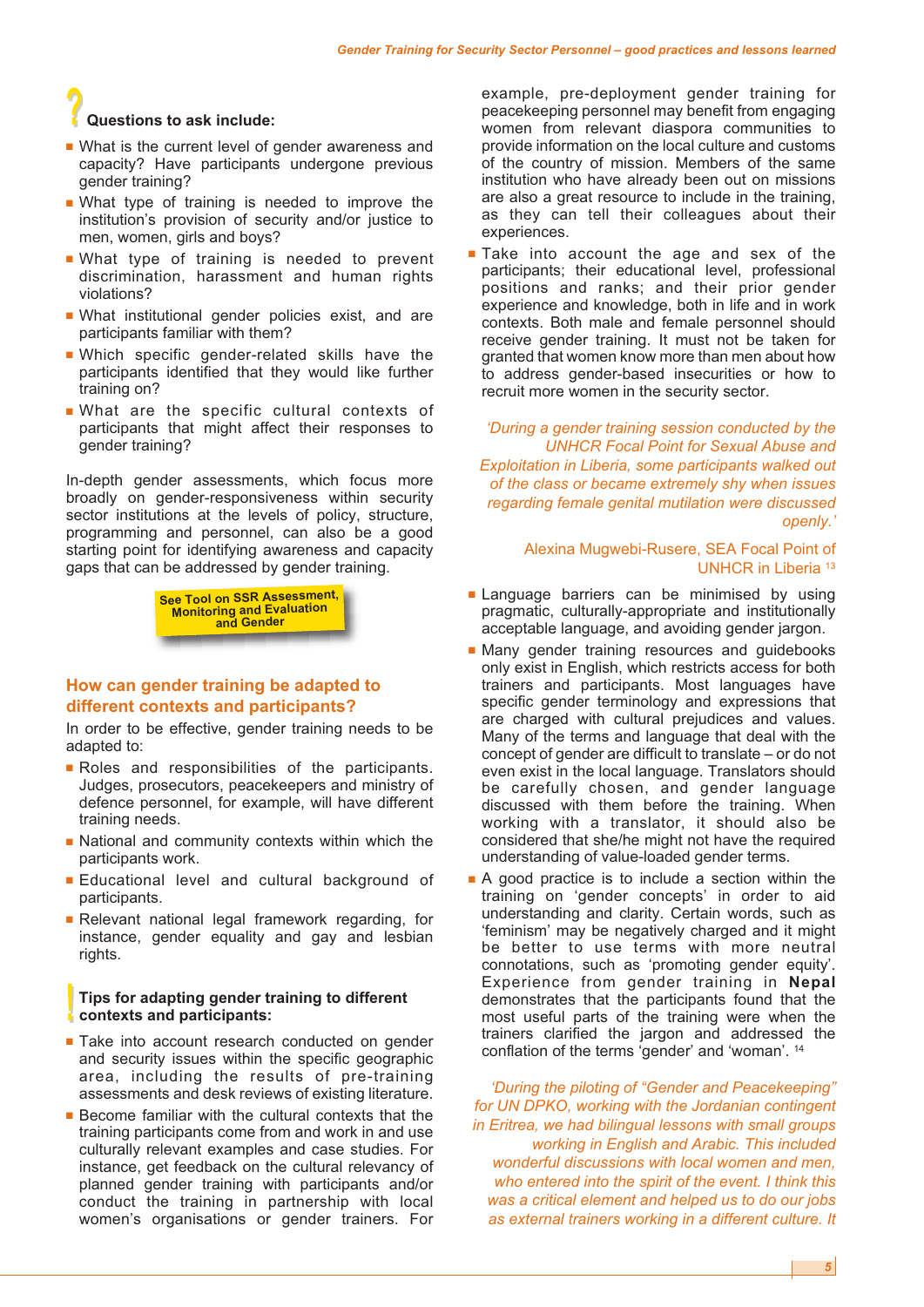| Box 3       | Advantages and disadvantages of external/internal trainers                                                                                                                                                                                                                                                                                                                         |                                                                                                                                                                                                                                                                                                                  |  |  |
|-------------|------------------------------------------------------------------------------------------------------------------------------------------------------------------------------------------------------------------------------------------------------------------------------------------------------------------------------------------------------------------------------------|------------------------------------------------------------------------------------------------------------------------------------------------------------------------------------------------------------------------------------------------------------------------------------------------------------------|--|--|
|             | Trainer from civil society organisations,<br>an independent consultant, etc.                                                                                                                                                                                                                                                                                                       | <b>Trainer from the specific security</b><br>sector institution                                                                                                                                                                                                                                                  |  |  |
| <b>Pros</b> | Can facilitate the partnership between CSOs and security<br>sector institutions<br>Often have extensive training experience and gender<br>expertise.<br>Can convey context-specific knowledge.<br>May have a broader perspective and give different examples<br>from outside the specific area of the security sector institution.<br>May appear unbiased.                         | Has more legitimacy with and respect from participants, and<br>is thus taken more seriously.<br>Knows the institutional culture and specific issues and<br>personnel of the security sector institution.<br>$\blacksquare$ Familiar with the work-specific tasks and terminology used by<br>the security agency. |  |  |
| Cons        | May be seen as an outsider that does not understand the<br>work or responsibilities of the participants and the security<br>sector institution.<br>$\blacksquare$ May cost more for the institutional budget.<br>May contribute to gender issues being seen as an extra or<br>external issue.<br>May hinder the building of internal institutional capacity on<br>gender training. | May not have the requisite understanding of gender issues or<br>expertise in effective gender training methodologies.<br>May not have knowledge of local culture and traditions.                                                                                                                                 |  |  |

*demonstrated to the peacekeepers that "gender" is not only to be integrated in all we do, but it is important to the local population. This could be a bridge-building tool for the military if they had the wit to employ it.'*

Angela Mackay, independent consultant <sup>15</sup>

#### **Who should be the gender trainer?**

The success of gender training is highly dependent upon the experience and capabilities of the trainer. When engaging a gender trainer it is important to look for someone with expertise in the area of gender *and* experience with the security sector. Facilitation skills are important, since gender trainers play the role of catalysts in discussions, during which participants explore and exchange experiences and skills that they already possess.

#### **Joint male and female gender training teams**

The over-representation of men in many security sector institutions can make the challenge of teaching even tougher for female gender trainers. Women who conduct gender training, even when they are from the same security sector institution, often do not have the same possibilities as their male colleagues to counter the scepticism of male-dominated classes because of gender bias and the misperception that gender only refers to women.

A good practice is to have a man and a woman work together as gender trainers. This provides the trainers with mutual support and makes it easier to handle scepticism among training participants. Linda Johansson, project manager of the gender training programme of the Swedish Armed Forces, confirmed that she and her male colleague 'are always holding the lectures together to better tackle the arguments against us and to show the participants that this issue is as important for men as for women'. <sup>16</sup> Gry Tina Tinde, UNHCR's Special Advisor to the High Commissioner on Gender Issues, invited a male staff member to join her in gender training that she was conducting for the UNHCR office in Geneva. She found that this engaged male participants more in the discussion and gave her possibilities to take a step back and joke about stereotypes of female gender trainers. <sup>17</sup> For this reason, more effective approaches to engage men to become gender trainers are needed. Men usually speak out more easily about gender issues when they are officially expected to do so and when encouraged by other men.

#### **External trainers**

Gender training for security sector institutions can be conducted by external trainers, for example from civil society organisations (CSOs), international and regional organisations, training institutions, or training experts from security sector institutions in other countries or cities.

Involving local CSOs and training experts can also ensure that the voices of the local population are heard and included in gender training. The Leitana Nehan Women's Development Agency has, for example, conducted gender training for judicial staff in **Papua New Guinea.<sup>18</sup> The CSO Gun Free South** Africa delivered gender training for **South Africa**'s Truth and Reconciliation Commission. 19

#### **Internal trainers**

It is fundamental that the trainer has appropriate status to be able to convey the importance of the subject to security sector personnel. In hierarchical and inward-looking institutions, such as the military, it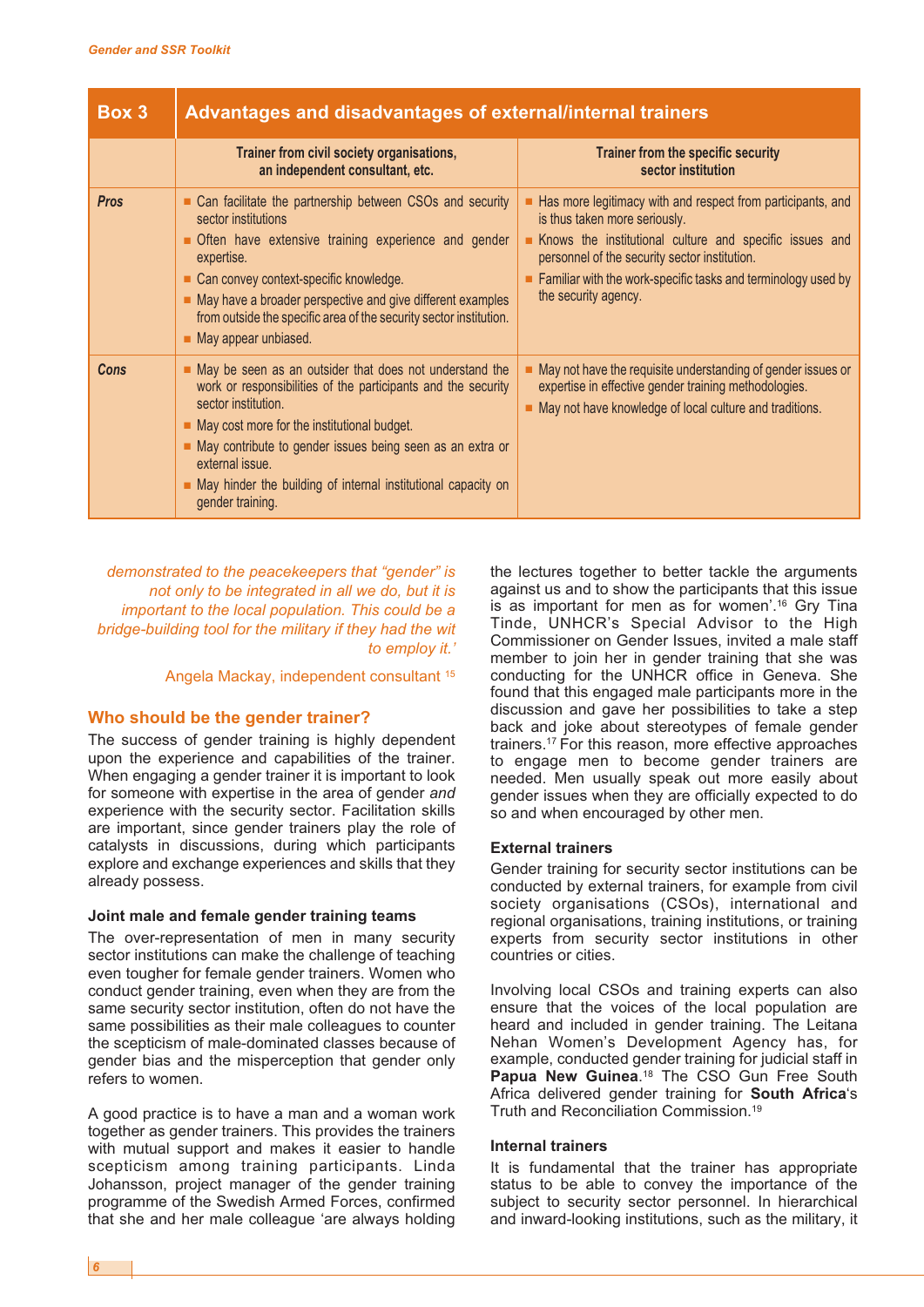is an asset to recruit the trainer from the mid-high ranks of the institution. Another positive aspect of recruiting gender trainers from within the institution is that they are more familiar with its culture and will therefore often be better accepted by the participants. Box 3 sets out some of the pros and cons of using external and internal trainers.

One strategy is to create gender training teams comprised of an internal trainer and an external gender expert, who develop the gender training together. The external consultant may play an advisory rather than operational role. There are many examples of this form of joint gender training, for example between the **Haitian** police and the local non-governmental organisation (NGO) Réseau National de Défense des Droits Humains. 20

#### **How to conduct gender training-of-trainers?**

In order to ensure that gender trainers have the requisite skills to provide effective training, gender training-of-trainers (ToT) often needs to be held. Gender ToT can be used to create a pool of skilled gender trainers who both know the internal jargon of the relevant institution, and have the ability to train their colleagues on how to incorporate gender issues in their daily work. In this sense, gender ToT helps to maximise the limited resources allocated to gender training, since it strengthens internal institutional capacity and reduces dependency on external gender trainers.

*'Participants have more respect for people they are familiar with. While it was good that we at UNHCR organised and facilitated the gender training, I feel that the right approach would have been to identify key facilitators in each of the organisations and have training for this special group as a Training-of-Trainers workshop. Thereafter, one could let each trainer facilitate the gender training for his or her organisation. This gives the responsibility to each person and the people feel rewarded with new knowledge which they will be eager to share with in [their] own organisation. Apart from serving as a motivational technique, it helps to spread the information much faster at the same time as it helps to build the capacity of individuals and organisations.'*

> Alexina Mugwebi-Rusere, SEA Focal Point of UNHCR in Liberia <sup>21</sup>

The person responsible for teaching gender trainers should be a gender expert with extensive knowledge of training pedagogy as well as experience with training security sector personnel on gender issues.

*'In Haiti, training-of-trainers programmes have been conducted by the UN Stabilization Mission in Haiti for the police to build up a pool of well-trained officers on different subjects. The training on gender was the most difficult, especially regarding gender-based violence which is 'the real issue in Haiti where violence against women is somehow tolerated on*

*cultural ground[s] and police agents have been notorious for abusing women.'*

Nadine Puechguirbal, UN Stabilization Mission in Haiti <sup>22</sup>

#### **4.2 Implementing gender training**

The second step in the training cycle – implementation – is based on the decisions and preparations made during the planning phase. It focuses on what to teach and how to teach it, meaning the curriculum and methodology.

#### **What curriculum and structure should gender training have?**

This section provides an overview of the most common topics addressed in security sector gender training and various suggestions for how they can be approached.

Gender trainers often have to overcome resistance to the subject from both course participants and colleagues. A key objective must be to show participants how gender awareness makes them better at their jobs. Having clear goals for gender training is an important factor in effectively countering scepticism and delivering the expected results. The learning objectives must not be too general and they need to outline new practical skills that the gender training will provide.

#### **Gender roles: male and female in different cultures**

Discussions about gender roles and male/female stereotypes need to underline how gender roles differ between cultures. Discussing the meaning of sex, gender, gender roles, power relations and GBV provides security sector personnel with a conceptual understanding of these terms. It is good to link this discussion to the participants' own experiences of gender roles so that their importance and influence is understood. Discussions can include anything from cultural differences and sexual violence, to women in detention and the roles of women as heads of households. <sup>24</sup> It is vital to emphasise the impact of gender roles on men's and women's different experiences and perceptions of security and justice.

Gender training should address issues of masculinity, traditional male roles and the security needs of men and boys.

This is especially important in gender training for security sector personnel since a vast majority of personnel are men. Addressing male roles, masculinities and men's understanding of themselves in security sector gender training can:

■ Help male participants understand how and why gender-responsiveness can improve their work performance and efficiency, and how it concerns them directly as security sector personnel and as men.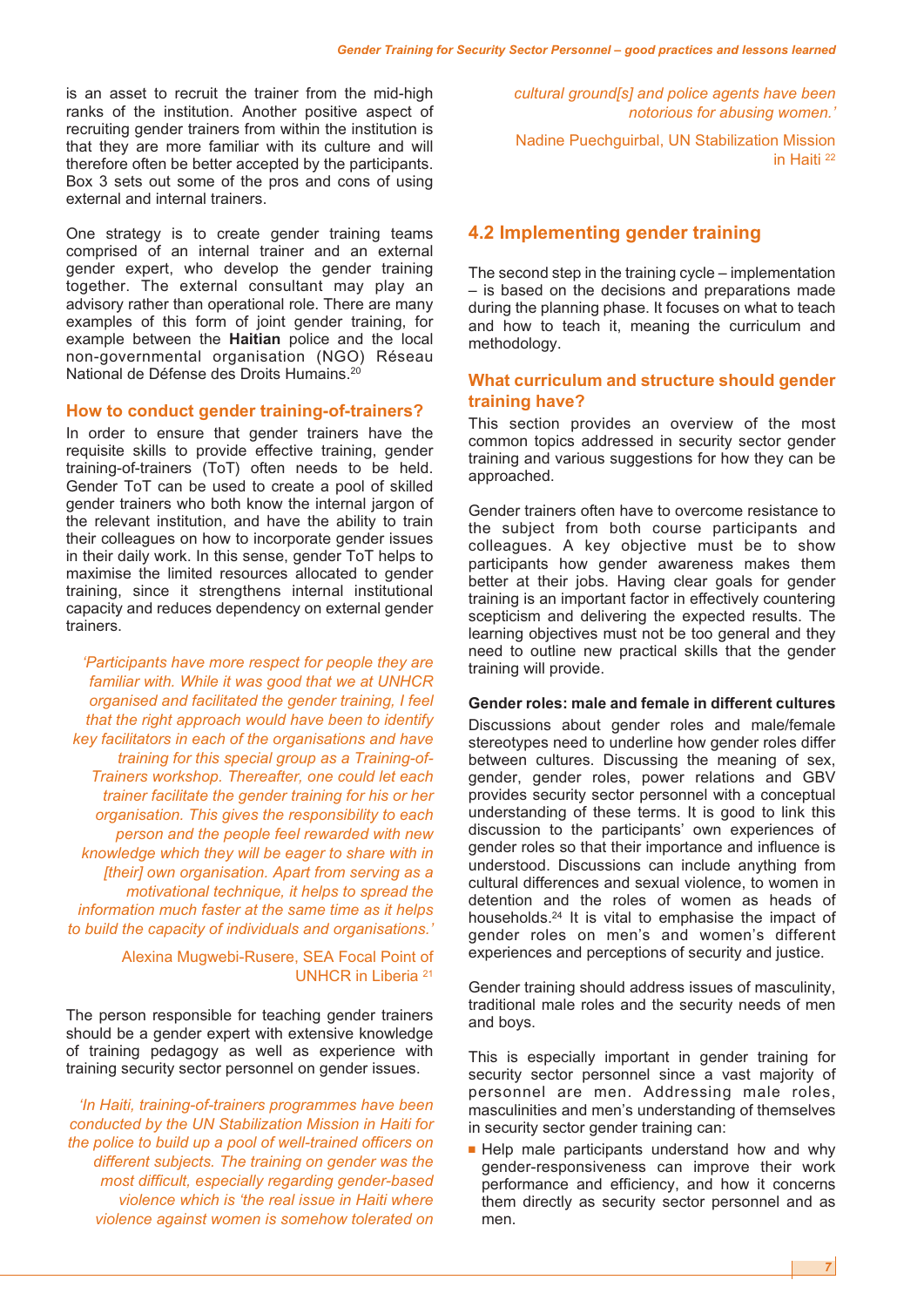#### **Box 4 Good practices for gender training curricula**

*'The gender entry points for us are primar[ily] UN SCR 1325 and the fact that our military personnel look up to the UN as an important authority. Around 95% of our students are men, and because of this the gender questions quite easily provoke the students because of the guilt men feel just because they are men. Therefore we try quite early in the lesson to make them realise that both men and women are responsible for the unequal society.*

*We also use a cultural approach to gender in a role play exercise where we show them a picture of Ms Norway in [a] bikini next to a woman in a*

- **■** Lessen male participants' potential feelings of alienation and targets of criticism.
- Raise awareness of and introspection regarding 'cultures of violent masculinity' which are often prevalent within the armed forces and the police.
- Take the focus away from gender as a 'women only' subject and put men's roles, vulnerabilities and responsibilities into the picture.

**See Tool on SSR and Gender**

#### **Gender-responsiveness for successful security work**

Present gender-responsiveness as a strategy for increasing professional effectiveness and efficiency. Experiences from **Nepal** highlight how 'everything had to be brought down to practical levels and real life examples and exercises that made them realise why gendered analysis and information mattered – always using the "efficiency" approach'. <sup>25</sup> Giving examples of the costs of ignoring gender may be useful here. <sup>26</sup> It is also important to include information on institutional gender policies and mandates that affect the security sector personnel in question, including codes of conduct.

#### **International, regional and national mandates on gender and security**

It is important to introduce international, regional and national legislation and policies on gender and security issues, to demonstrate that the state and its security sector institutions are committed to upholding certain human rights norms and standards of behaviour. Sessions focused on normative frameworks should be as practical and interactive as possible.



*burqa. Then we divide the group into one part who represents the fictitious group "Muslim Feminists in Sweden" and the other part to the fictitious corporation "Ms Sweden Co". Then they have to come up with arguments why each of the pictures is representing a good view of the women. The discussions are usually quite lively and quite funny with some laughter. The exercise is meant to point out that gender differs between cultures and isn't fixed.'*

Linda Johansson, Swedish Armed Forces <sup>23</sup>

#### **Sexual exploitation and abuse**

*'An understanding of gender issues is a good entry point to SEA. Recipients can't understand SEA without being walked through a good picture of gender roles and gender inequalities in countries of mission.'*

Nadine Puechguirbal, UN Stabilization Mission in Haiti <sup>27</sup>

Sexual exploitation and abuse (SEA) must be included in gender training for groups that will be deployed in developing or post-conflict areas, such as peacekeeping personnel. SEA is especially relevant to peacekeeping personnel due to the unequal power relations that exist between peacekeeping personnel and local populations.

The issues of gender/gender relations and SEA can be addressed separately or together during gender training sessions. A good reason for combining training to prevent SEA and gender training is to make sure that the participants see that SEA and gender issues are connected. It is important that the gender trainer emphasises that SEA is based on the same structure of gender inequality as other forms of sexual violence.

A reason for keeping gender training separate from SEA training is to ensure that the effectiveness of the gender trainer, who may also be the gender adviser, is not undermined by him or her being seen as also having a disciplinary function regarding SEA. The gender trainer or adviser may need to be someone to whom personnel can turn for advice on gender matters on a day to day basis. This advisory and support role should be entirely separate from disciplinary functions as regards SEA.

#### **Training for gender-responsive budgets**

Training on gender budget analysis can be appropriate for security sector oversight bodies, such as parliamentarians on budget and defence committees and senior management within security sector institutions. Budget decision-makers should be provided with a gender analytical framework for security sector spending. An analysis should be made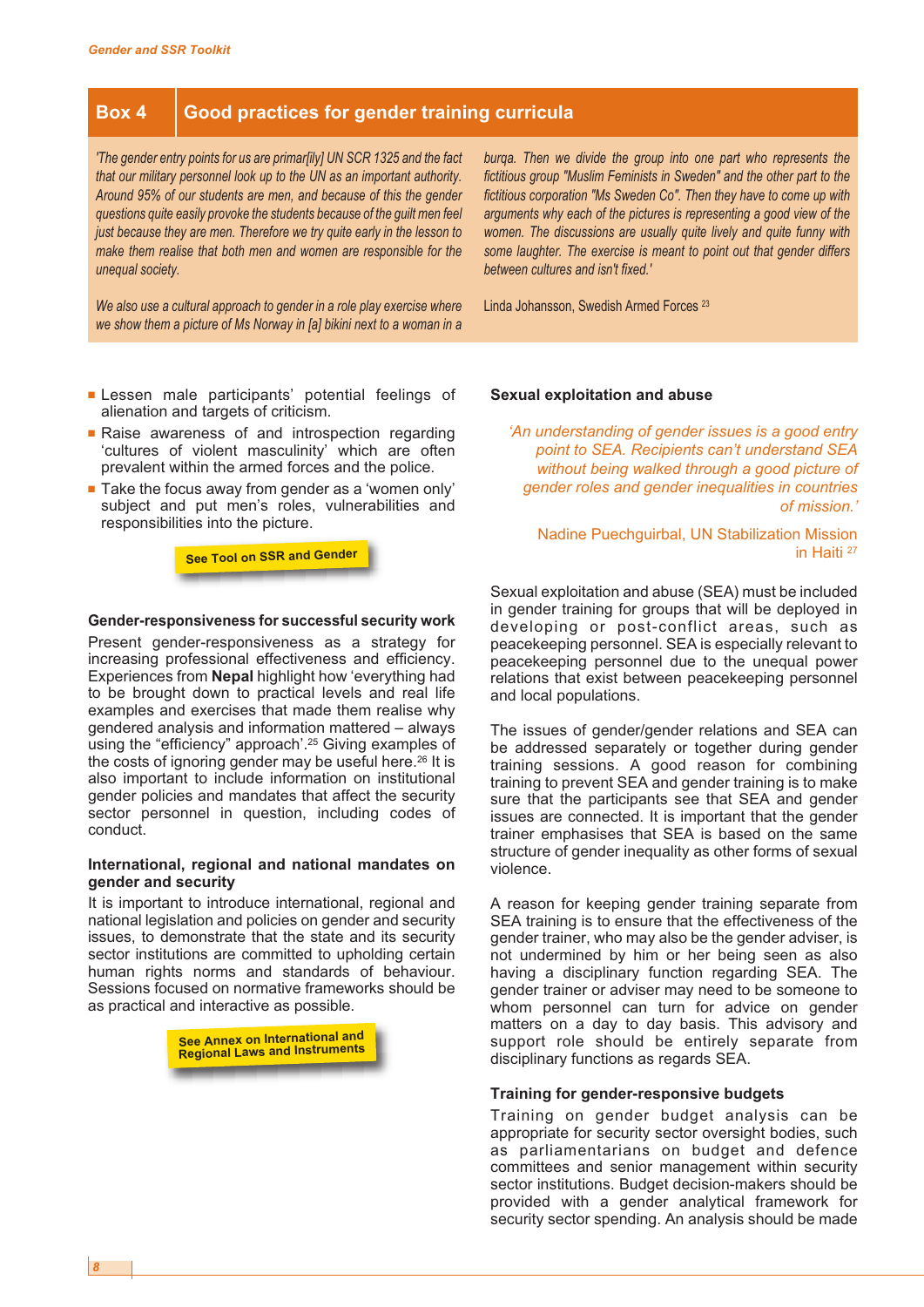of how the allocated resources have addressed the security and justice needs of men, women, girls and boys, both regarding expenditures for the security sector and for other areas of society that influence peoples' security. Two kinds of gender-responsive budget expenditures can be considered in the context of the security sector: <sup>28</sup>

- 1. Expenditure that explicitly targets gender issues, such as initiatives for increased recruitment of female security personnel, gender training, or programmes for perpetrators of GBV.
- 2. Expenditure that promotes gender equality indirectly by addressing insecurities that particularly affect men, women, girls or boys.

This is a specialised training topic that needs to be taught by a gender trainer with appropriate expertise.

#### **Cross-cutting areas of security sector gender training**

Issues such as HIV/AIDS, the rights of LGBT people and reproductive and sexual health are directly linked to gender and security issues, yet these topics are often left out of gender training initiatives. It is good practice to incorporate these issues into gender training or consider holding separate, but related, training on these topics. Other cross-cutting issues that, depending upon the context, may be important to address in gender training sessions include: human trafficking and sexual slavery; the use of boy and girl child soldiers; the effects of mines and small arms and light weapons on the security of men, women, girls and boys; electoral processes; and women's and men's different access to property rights.

- *HIV/AIDS:* Many training initiatives and materials exist on the gender aspects of the HIV/AIDS pandemic. Family Health International's 'HIV/AIDS/ STIs Programme for Uniformed Services' targets military, police and other security forces to inform them about the risks of HIV and other sexually transmitted infections, taking into account the fact that the military is one of the groups with the highest transmission rates to civilians. Family Health International has developed specific training manuals for this purpose. <sup>29</sup>
- *Rights of LGBT people:* LGBT people face specific security threats ranging from harassment to severe forms of violence and even death. The police, justice and penal systems are responsible for protecting LGBT people from anti-gay discrimination and violence. However, within security sector institutions themselves there are often high rates of harassment and other human rights violations based on sexual orientation or gender identity. Integrating LGBT issues into gender training is an effective way to strengthen security and justice provision and reduce discrimination and harassment in the workplace. Certain CSOs offer training and capacity building for state institutions and NGOs to promote equality for LGBT people. The 'Beyond Barriers' project in the **UK**, for example, offers training on gender identity and LGBT issues, including homophobia.<sup>30</sup>
- **■** *Reproductive and sexual health:* Providing male and female security sector personnel with training on reproductive and sexual health can increase their health and productivity; enhance respect for human rights, including prevention of GBV; and increase the likelihood that they make informed, safe and consensual decisions regarding sexuality and reproduction. The UN Population Fund has

| Box 5                                      | Basic content and structure of gender training for security sector<br>personnel                                                                                                                                                                                                                                                                                                                                                                                                                                                                                             |  |
|--------------------------------------------|-----------------------------------------------------------------------------------------------------------------------------------------------------------------------------------------------------------------------------------------------------------------------------------------------------------------------------------------------------------------------------------------------------------------------------------------------------------------------------------------------------------------------------------------------------------------------------|--|
| Gender                                     | Discuss the meaning of gender vs. sex, masculinities/femininities, gender equality, gender mainstreaming and equal<br>participation.<br>Discuss how men, women, girls and boys' security needs and perceptions differ and are alike.<br>Discuss the impact of gender-based discrimination, for the individual and for society as a whole, and the impact on any<br>security work.<br>Analysis of GBV against men, women, girls and boys.<br>Examples of sexual harassment and discrimination.<br>٠<br>Practical case study and analysis of gender issues/stereotypes/roles. |  |
| <b>Legal and</b><br>policy<br>framework    | Relevant international, regional and national mandates on gender.<br>Institutional policies on gender including code of conduct.                                                                                                                                                                                                                                                                                                                                                                                                                                            |  |
| <b>Sharing</b><br>practical<br>experiences | Practical case studies and exercises: considering the importance of gender for the specific work context of the participants.<br>٠<br>Non gender-sensitive examples from the field and their consequences.                                                                                                                                                                                                                                                                                                                                                                  |  |
| <b>Test</b>                                | Test or other knowledge-evaluating activity.                                                                                                                                                                                                                                                                                                                                                                                                                                                                                                                                |  |
| <b>Evaluation</b>                          | Evaluation of gender training session: reaction, learning, behaviour (see Section 4.3).                                                                                                                                                                                                                                                                                                                                                                                                                                                                                     |  |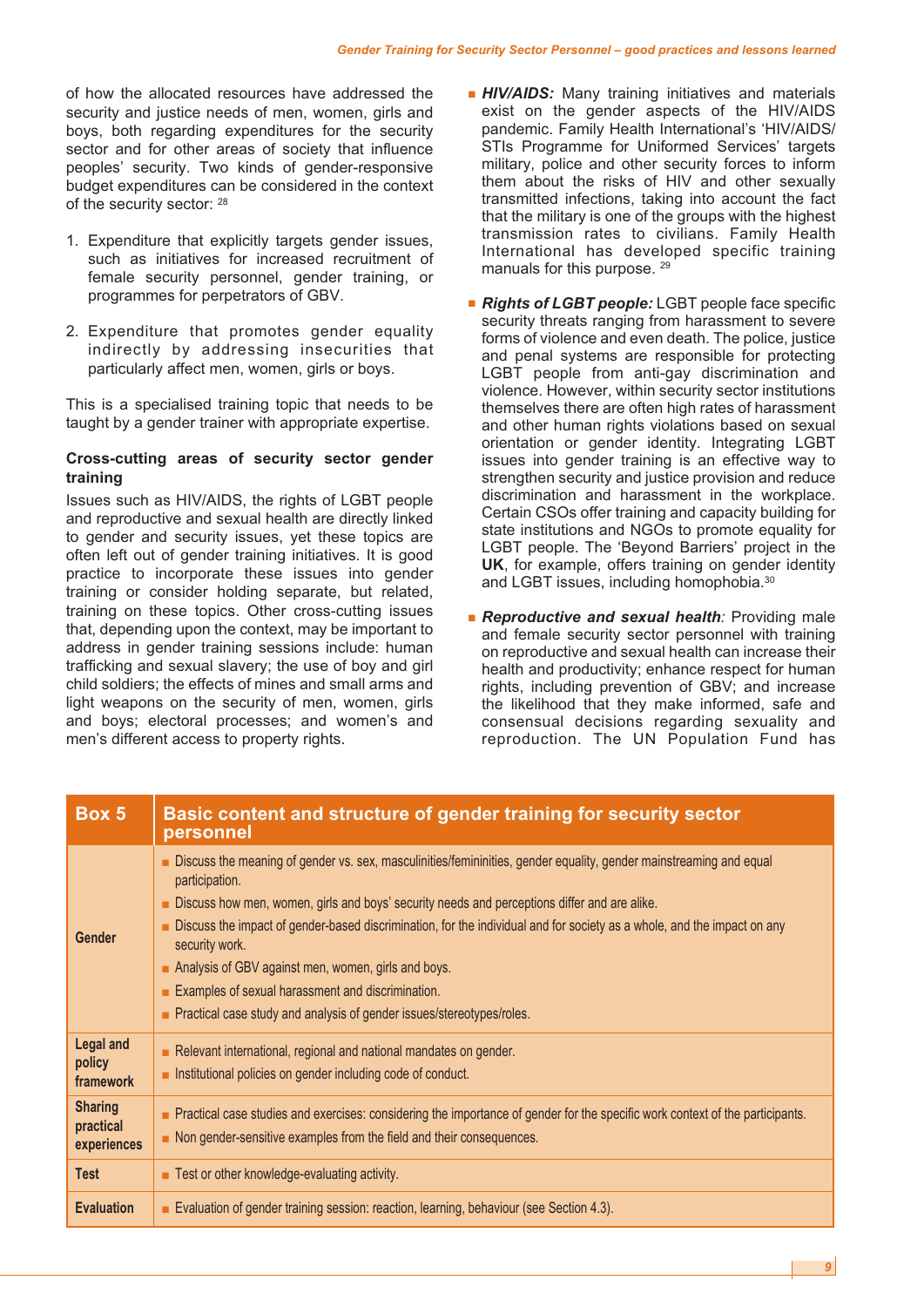## **Box 6 Examples of sector-specific gender training for security sector personnel**

| <b>Sector - Type</b><br>of training                                                                                     | <b>Training</b>                                                                                                                                                                                                                                                                                                        | <b>Curriculum</b>                                                                                                                                                                                                                                                                                                                                                                                                                                                                                                                                                                                                                                                                                                                                                                                                                                |
|-------------------------------------------------------------------------------------------------------------------------|------------------------------------------------------------------------------------------------------------------------------------------------------------------------------------------------------------------------------------------------------------------------------------------------------------------------|--------------------------------------------------------------------------------------------------------------------------------------------------------------------------------------------------------------------------------------------------------------------------------------------------------------------------------------------------------------------------------------------------------------------------------------------------------------------------------------------------------------------------------------------------------------------------------------------------------------------------------------------------------------------------------------------------------------------------------------------------------------------------------------------------------------------------------------------------|
| Military:<br><b>Sexual</b><br><b>Assault</b>                                                                            | US Army, 'The Army's Sexual<br><b>Assault Prevention and</b><br>Response Training', 2005.<br>http://www.sexualassault.army.<br>mil/                                                                                                                                                                                    | Define the Army's Sexual Assault Policy as it relates to the Army Values, Warrior Ethos, and<br>Soldier's Creed.<br>Determine types of sexual assault, the effects of sexual assault and victim responses.<br>Recognise sexual assault in real-life situations.<br>Apply soldier's responsibilities within the Army's Sexual Assault Prevention and Response<br>Program.<br>I Identify reporting options, procedures and the implications of reporting or not reporting sexual<br>assault for victims and perpetrators.<br>I Identify techniques used to prevent sexual assault.<br>I Identify victim's rights and resources available to assist them.                                                                                                                                                                                           |
| Peacekeeping:<br>Gender                                                                                                 | DFID/DFAIT, 'Gender and<br>Peacekeeping Training Course',<br>2002.<br>http://www.genderandpeacekee<br>ping.org/menu-e.asp                                                                                                                                                                                              | Introduction: structure and methodology.<br>Gender and Culture: understanding of gender in various cultural contexts.<br>■ Why Gender Matters: gender and armed conflict.<br>Gender in the Context of Peace Support Operations: integration of a gender perspective in<br>humanitarian assistance; gender equality and peace-building; responsibility of peacekeeping<br>personnel.<br>Gender, Human Rights, and International Humanitarian Law: including codes of conduct for<br>combatants.<br>Gender and the Conflict Phase: case studies.<br>Gender and the Post-Conflict Phase: case studies.<br>The Way Ahead: challenges and opportunities of applying your understanding of gender.                                                                                                                                                     |
| <b>UN Focal</b><br>Points:<br><b>Sexual</b><br><b>Exploitation</b><br>and Abuse                                         | UNICEF/OCHA, 'Inter-Agency<br>Training for Focal Points on<br><b>Protection from Sexual</b><br>Exploitation and Abuse by UN<br><b>Personnel and Partners -</b><br>Facilitator's manual', 2007<br>(Available from Headquarter<br><b>Focal Points on Sexual</b><br>Exploitation and Abuse in<br>UNICEF, OCHA and UNHCR). | • Opening and introductions: structure and aims.<br>The problem and consequences of sexual exploitation and abuse by UN staff, related personnel<br>and partners.<br>$\blacksquare$ The responsibilities of a focal point and the network.<br>The Secretary-General's Bulletin - definitions and standards of conduct.<br>Reporting systems, investigations and disciplinary proceedings.<br>Receiving and documenting complaints: challenges and good practices.<br>Communications and outreach: awareness-raising campaigns.<br>Implementing a victim-assistance strategy.<br>Being the messenger: the role of the focal point.<br>Developing a plan of action.<br>Closing and assessment.                                                                                                                                                     |
| <b>NGO: Human</b><br><b>Rights</b>                                                                                      | <b>Amnesty International Stop</b><br>Violence Against Women<br>Campaign, Making Rights a<br>Reality - Human rights<br>Education Workshop for Non-<br>Governmental Organizations',<br>2005.<br>http://www.amnesty.org/resourc<br>es/pdf/SVAW/ngo.pdf                                                                    | Introduction and expectations: stepping stones - how, why and what?<br>Conceptualising rights and reflecting on our practice: brainstorming on what we understand by<br>human rights and women's rights; participants' experience.<br>Context: interpretation, analysis and discussion of context.<br>Conceptualising women's rights and analysis of root causes and consequences of violence<br>against women.<br>■ Women's rights as human rights.<br>States' responsibility to protect women's rights: the concept of due diligence.<br>Applying due diligence to cases of violence against women.<br>The social, psychological, economic cost of violence against women.<br>$\blacksquare$ Return to practice: changing the practice.<br>Final plenary: outline Amnesty International's Stop Violence Against Women Campaign;<br>Evaluation. |
| Police,<br><b>Border</b><br><b>Guards and</b><br><b>Social</b><br><b>Workers:</b><br><b>Human</b><br><b>Trafficking</b> | <b>ECPAT, 'Training for Police and</b><br>Social Workers on Child Rights<br>and Child Protection in Relation<br>to Trafficking in Children for<br>Sexual Purposes', 2006.<br>http://polis.osce.org/library/f/292<br>6/1159/NGO-NLD-TRN-2926-<br>EN-A%20Training%20Guide.pdf                                            | <b>Baseline knowledge rest.</b><br>Background information on trafficking in children for sexual purposes.<br>$\blacksquare$ Who is a child? Attitudes to children.<br>• Children at risk of trafficking and its consequences.<br>The legal context related to child trafficking: What laws we have and how they work.<br>$\blacksquare$ Child protection provisions: care of and assistance to trafficked children – role play on<br>repatriation.<br>Investigating child trafficking offences.<br>Interviewing children and obtaining evidence from a child trafficking victim: case studies.<br>Stakeholders and their roles: national referral mechanisms and case studies.<br>Evaluation: baseline knowledge rest and course evaluation questionnaire.                                                                                       |
| Media:<br><b>HIV/AIDS</b>                                                                                               | <b>IPS Inter Press Service</b><br>International Association,<br>'Gender, HIV/AIDS, and Rights<br>- Training Manual for the<br>Media', 2003.<br>http://ipsnews.net/aids_2002/ips<br>gender2003.pdf                                                                                                                      | A gender analysis framework for the media: role of the media; editorial independence; journalists<br>as communicators.<br>■ Communicating gender in the media: gender stereotypes; 'hard news' and 'soft news'.<br>Gender, HIV/AIDS and rights: the missing story; the complexities of HIV/AIDS; 'risks' vs. 'harms'<br>reporting on HIV/AIDS; vulnerability of women and men to HIV/AIDS; integrating gender and<br>HIV/AIDS into news.<br>Improved knowledge and skills: good reporting; language and terminology; avoiding stigma and<br>discrimination; interviewing skills; cross-checking facts; avoiding breach of security and/or<br>confidentiality;<br>■ Wrap up and evaluation.                                                                                                                                                       |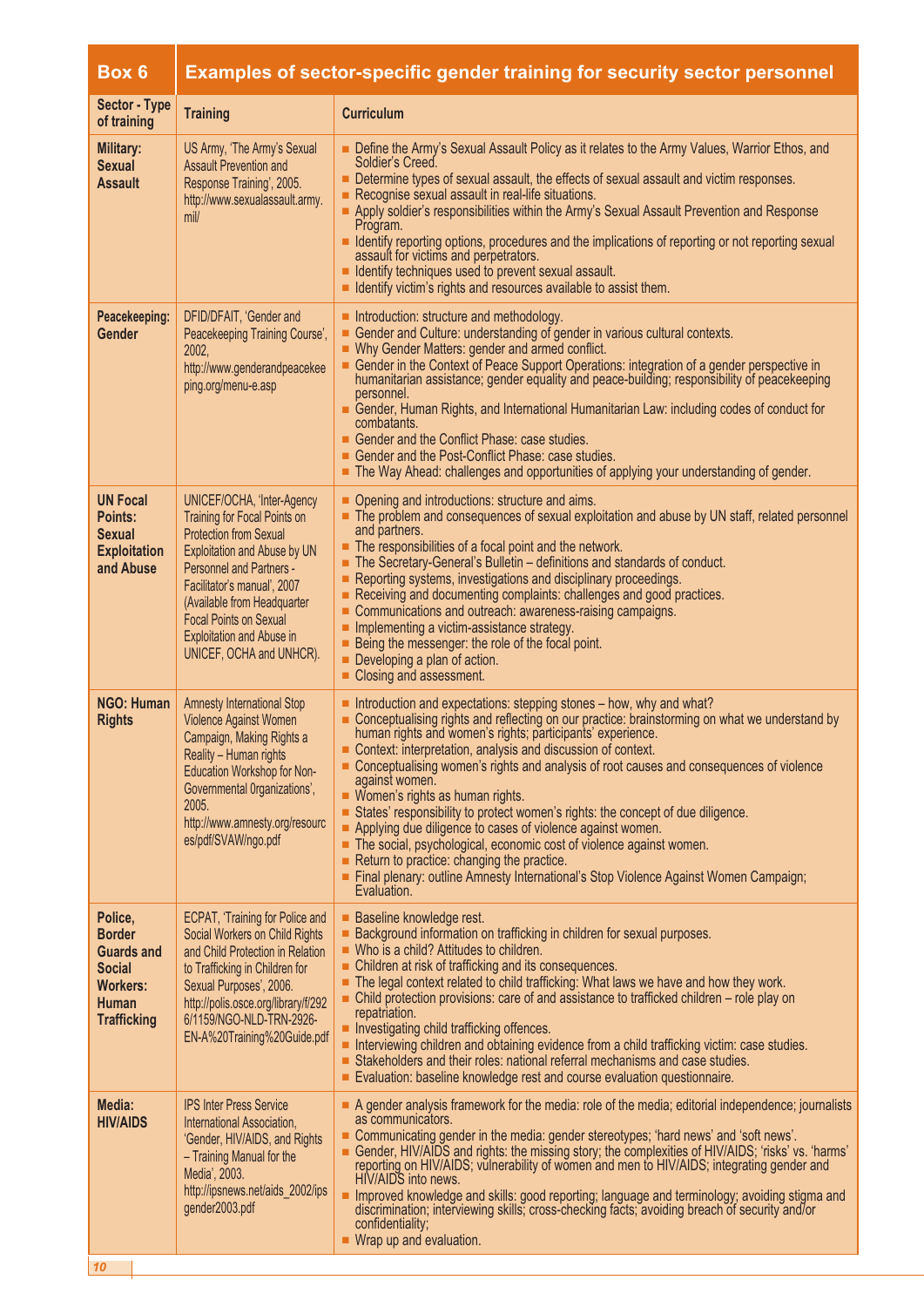supported the integration of reproductive and sexual health and gender issues into the military of various countries around the world, and educated military personnel about reproductive health issues. <sup>31</sup> The Reproductive Health Response in Conflict Consortium has produced training materials for this purpose, addressing gender, GBV, and the recommended standards for prevention and response to GBV in populations in areas of armed conflict. 32

#### **Examples of gender training curricula**

Though gender training needs to be adapted to specific institutions, contexts and participants, what follows is a model outline for gender training of security sector personnel (see Box 5).

Various security sectors do, however, focus on different issues, as seen in Box 6.

#### **Integrating gender into training for security sector personnel**

Experience from gender training within various areas of the security sector emphasises the advantages of mainstreaming gender into standard, mandatory security sector training in addition or instead of separate gender trainings. The advantages include:

- **■** It presents gender issues as an integral part of the duties of security sector personnel which can increase its legitimacy, rather than being seen as a separate issue.
- **■** It demonstrates how gender issues can be practically integrated into various areas of work.
- **■** Having regular trainers present gender issues, rather than an external gender expert, can increase the participants' receptiveness to the topic.
- It is one way of tackling the problem of lack of time to conduct separate gender training.

The potential disadvantages of this approach include:

- There might not be enough time to build a thorough understanding of gender issues.
- **■** The trainer might not have the expertise or conviction to adequately present gender issues, and they may be brushed over, minimised or misrepresented, thereby setting a bad example and

providing the participants with little or no real gender training.

#### **!! Tips to integrate gender include:**

- **■** Analyse the regular training curriculum and materials – are gender issues integrated into all modules and subjects? Do security personnel receive both theoretical and practical training on how to respond to GBV issues, including sexual harassment?
- Consider the language used by the trainers and in the training material – does it help to challenge gender stereotypes or does it reinforce them? This is especially important for languages that privilege the masculine such as French or Spanish. Consider the images used – do they represent both sexes and in what roles?
- Make sure gender is an institutionalised part of the regular training of the security sector institution – do policy documents or action plans mandate the inclusion of gender issues?
- Make sure that trainers are able to effectively train on gender issues, if necessary by providing them with gender training-of-trainers so that they have the required knowledge and pedagogical skills.
- Ensure the necessary close cooperation between the gender advisor/trainer and the trainers responsible for other sessions.

#### **What time frame should gender training have?**

The time required for gender training depends on various factors, such as:

- The purpose of the training.
- The prior knowledge and experience of the participants on gender issues.
- The resources allocated to gender training: If the budget is small, how can it be maximised? Analyse what can be done with the available funds, what should be prioritised in the training and the time needed for this training.

The often scarce time available for gender training of security sector personnel is one of the greatest challenges for both trainers and participants. Institutions must avoid allocating too little, too late to

#### **Box 7 Mainstreaming gender issues into training**

*'I remember one group of peacekeepers from one particular nationality that refused to take the gender induction course, although compulsory: They could not understand why they were wasting their time with that training ... We managed to still bring gender through culture. It is also a way to demonstrate in practice that gender is a matter that is of equal importance to the other subjects that the security staff are trained in.'*

Nadine Puechguirbal, UN Stabilization Mission in Haiti <sup>33</sup>

*'Sometimes it seems like an almost impossible task to find more time than one hour for the gender training – but then it is even more important to include a gender perspective in other parts of the training. I have been talking on gender in different training and noticed that when having training on refugees, children or infrastructure the gender dimension ha[s]… been totally missing and the gender session is supposedly about women. I think that we do need to find good strategies to incorporate a gender perspective in the overall training if we are to succeed!'*

Eva Zillén, Kvinna till Kvinna <sup>34</sup>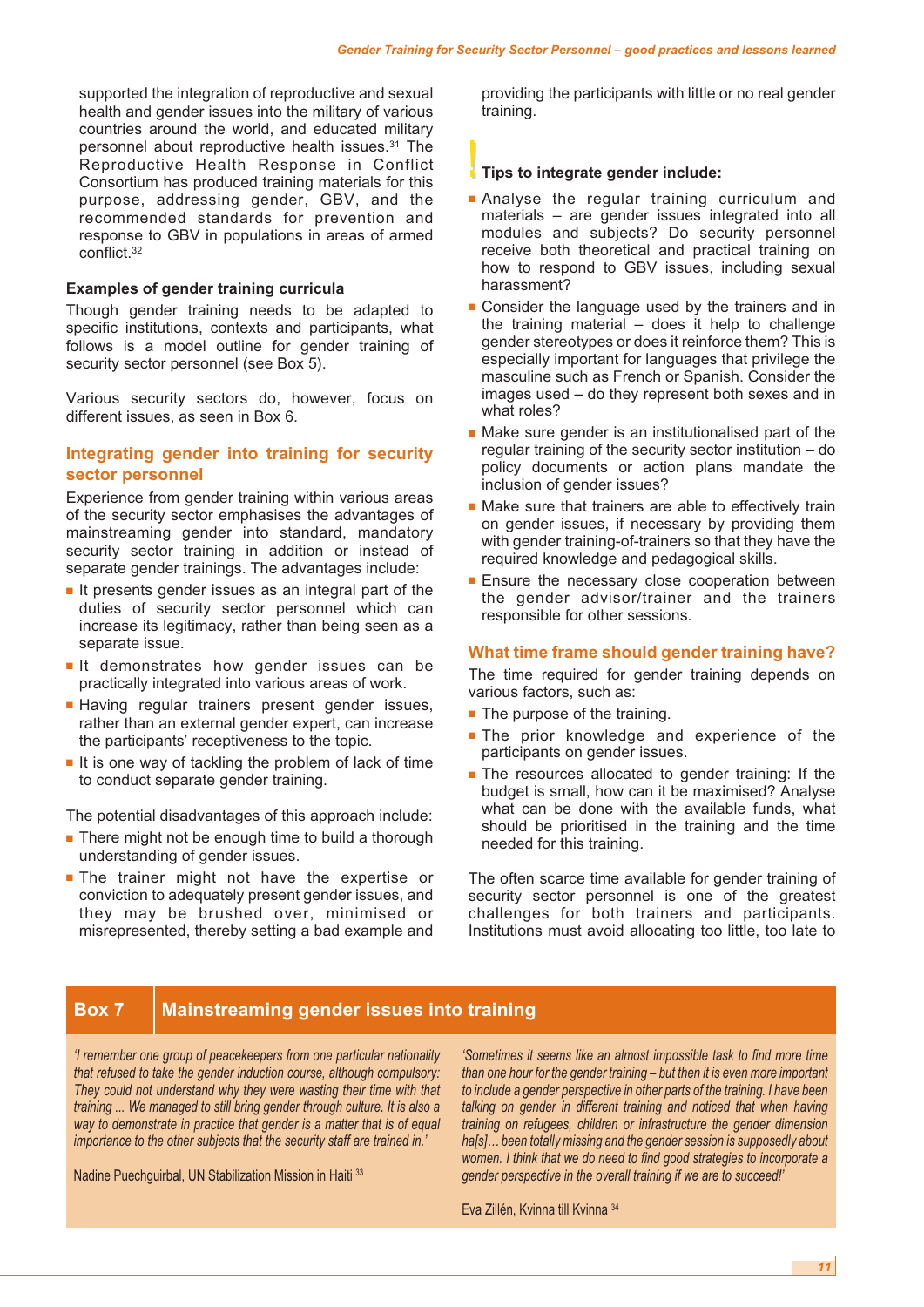gender training, and for too few personnel. This creates an almost impossible task for the gender trainer and may even end up being counterproductive.

Time allocated to gender training varies greatly. Training-of-trainers and in-depth gender training are often organised as workshops over the course of one or more days. Courses in military and police academies usually dedicate a defined number of hours to gender as part of the regular curriculum. For example, gender training and gender training-oftrainers has become an integral part of the basic training at the Police Academy for the Haitian National Police. <sup>35</sup> Gender training for peacekeepers can ranges from 45 minutes (classes at the Chilean Joint Peacekeeping Training Centre) to 10 days.<sup>36</sup>

Basic gender training is often no more than a few hours long and is included in the framework of general training over a one to three week period. Thus, in relation to the overall training for security sector personnel, gender is often touched upon very briefly. It is difficult for the gender trainer to teach a subject as broad as gender and to get such complex issues as men's and women's security across in such a short time.

Ensuring that the restricted time allocated for gender training is managed as effectively as possible necessitates:

- A thoroughly planned training programme.
- **■** Well-prepared gender trainers, both regarding gender issues and the work of the participants.
- **■** Engaging the interest of the participants. This is often more important than the actual time frame of the gender training. When security staff are engaged in the subject they often go on after the training to learn more about gender issues by themselves.<sup>37</sup>
- **■** Developing programmes of different lengths for different purposes and audiences.
- Integrate gender issues into other training modules for a wider impact.
- **■** Engaging senior management to ensure that sufficient time and resources are allocated to gender training in policy documents and in the institutional budget.

#### **What pedagogy for gender training?**

Unlike most technical training for security sector personnel, gender training challenges deeply rooted perceptions of cultural norms and individual identity. It is therefore very important to choose an appropriate teaching method, or pedagogical approach, to make sure that the message gets across to participants.

Various pedagogies may be considered, such as 'problem-based learning',38 that make use of participants' former knowledge and experiences to improve the learning process. One of the most important pedagogical issues is to create an engaging discussion which is as interactive and participatory as possible.

*'Gender is not just related to the work of security sector personnel, but how people act and think within all spheres of their lives. A simple exercise is to get participants to stat[e]… their opinion with the help of a continuous line ranging from AGREE at one end, to SLIGHTLY AGREE, NEITHER, SLIGHTLY DISAGREE and DISAGREE at the other end. The gender trainer reads out stereotypical values and the participants indicate a point on the line that represents their view. The facilitator then asks some of the participants who have either stated they agree or disagree and why they have done so. The exercise allows people to discuss in a nonthreatening way, but raises issues of socially constructed and practiced gender roles.'*

> Ingrid Jones, Director of Partnerë për Fëmijët, Albania <sup>39</sup>

It is important to make sure that gender training is as participatory and effective as possible and that it encourages participants to pose relevant questions. Let the participants share their work and life experiences, as was the case during gender training conducted by the Africa Democracy Forum. <sup>40</sup> The more gender-aware participants often explain to their colleagues why gender training is important and present the most convincing arguments.

Secondly, a pedagogical approach should be adopted that includes all social categories of gender, class, race, and sexual orientation in the discussions, and that involves and recognises the class participants' experiences and perspectives in an equitable manner. 41

To have a rights-based approach to gender training means focusing on how security sector personnel have an obligation to protect and promote the human rights of men, women, girls and boys within their daily work. An example of how this method can be applied is given by the gender training-of-trainers in the British-Canadian online *Gender & Peacekeeping Training Course*. <sup>42</sup> From a rights-based approach, gender training should emphasise women's and men's equal rights and pinpoint the risks and consequences of gender-based discrimination. For example, gender training should emphasise that sexual and GBV are serious human rights violations. Gender training may, for example, provide police officers with the confidence to act when they suspect cases of domestic violence, and not ignore it as a 'private' matter.

The following are good practices to promote interactive gender training:

**■ Concrete case studies** based on real-life experiences and context-related, operation-based training, including the analysis of good and bad practices in actual situations. Experience from police training in **Kosovo** shows that 'being able to provide concrete examples of how the policy will actually make security work better provided a good basis for an initial discussion. The training does turn to the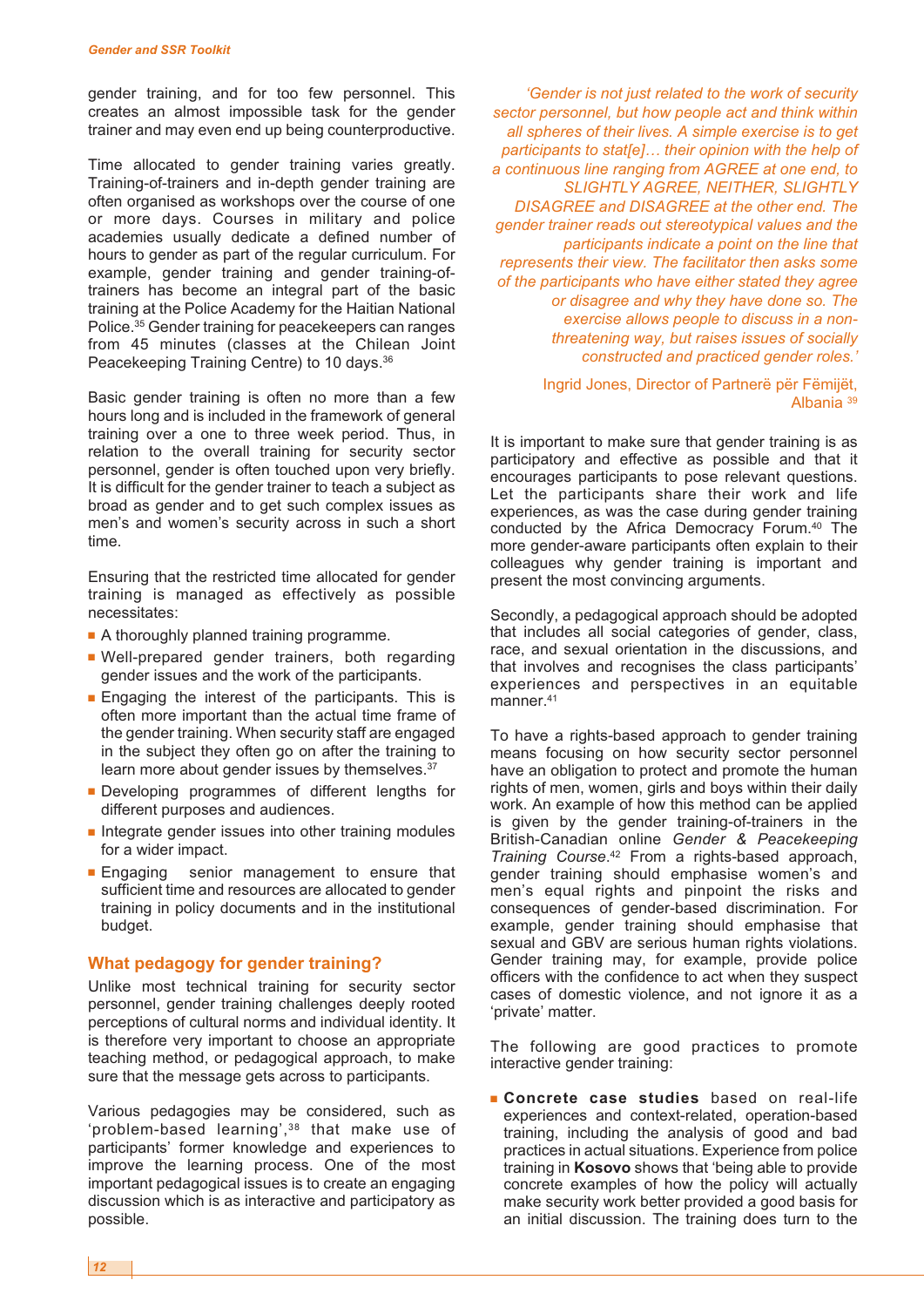#### **Box 8 Exercise on human dignity violations**

*'An exercise in which police officers were asked to recall a time in their lives prior to the age of 12 in which their own dignity was violated, and to describe this experience (only if they wished) to other officers. This laid the groundwork for two subsequent exercises: one asked them to identify a time in which they had violated someone else's dignity while working as a police officer; another asked them to consider ways to*

*challenge dignity-violating policies and practices within their home institutions. Overall, identity-specific training tend[s] to be less effective overall than training that incorporate[s] identity issues within a larger framework like human rights or human dignity.'*

Ann Janette Rosga, University of Colorado <sup>44</sup>

topic of masculinity and perceptions of women and girls, but starting with familiar points of reference provides an easier transition to those difficult topics.' 43

- **■ Role-plays** to engage and sensitise participants. This is especially efficient if a male trainer takes part in the role play and encourages the male participants to take on the role of a civilian or other person that the participants may work with, for instance a female victim of GBV who comes to the police to report the assault.
- **Theatre plays** are a good way to raise awareness of gender issues. The ICRC, among others, has used this approach in Kivu in the **Democratic Republic of the Congo** to raise awareness of GBV and the need to provide GBV survivors with medical and psychological care. 45
- **■ 'In situ' discussions**, whereby the gender trainer goes to the participants' workplace to conduct the gender training. This is a good way of creating interaction and showing respect and interest in their work and opinions. It gives the trainer a chance to find out more about the issues the participants are particularly concerned with. These issues can be used as entry points to talk about gender.

*'[In situ discussions help] the different sectors to feel respected by you going to them and not always gathering them in a classroom environment. By having discussion in their areas of operation, you are conveying that they are partners and not outsiders, they are responsible and not always perpetrators, they know something and they are not empty tins waiting to be filled.'*

> Alexina Mugwebi-Rusere, Community services officer, UNHCR Thailand <sup>46</sup>

- **■ Community meetings** that gather security sector personnel and community activists for discussion may serve the purpose of raising gender awareness. This way of developing partnerships and opening up communication between security sector personnel and civilians can create a more long-lasting improvement for men's and women's security.
- **Humour** is vital for gender training. One reason to use humour is 'to get rid of the "accusing mist of guilt" that often surrounds men when talking about

gender issues. Then, after we have shown some of the 'funny' consequences an unequal society has on, for example, the education of children, we show them the devastating consequences the same unequal society has on women.' <sup>47</sup> However, humour can be risky. Care must be taken so that it is used without perpetuating gender stereotypes and attitudes, especially since culture and tradition are often used to justify violence against women.

#### **Which materials for gender training?**

The material used for security sector gender training varies widely, from power point presentations to guidelines and practical 'gender checklists', depending on the kind of training and on the pedagogy used. It is paramount to revise all the material and course literature used for training to make sure that gender perspectives include practical case studies and examples. The materials should be in a simple language and, if possible, in the local languages of the participants.

- **■ Interactive videos** that relate to the profession of the training participants and films on women's various roles in armed conflicts are good tools for sensitising course participants and creating group discussion. This material also helps participants to realise that the simplified view of 'woman = victim' in armed conflict does not reflect the complexity of the realities of war. During their pre-deployment training for peacekeeping personnel in Sweden, NGOs such as Kvinna till Kvinna used to show the film *Lilja 4 ever* at the initiative of the Swedish Armed Forces. The film, which is about human trafficking and sexual slavery, triggered intense discussions that would otherwise not have been taken as seriously by the participants: 'To be able to reach the participants you need to shake them up a bit.<sup>'48</sup> Cartoons and related drawing also create conversation and may be a good tool to break the ice at the beginning of a gender training session.
- **■ Materials and equipment** that participants take with them are good as reminders of the gender training. In **Kosovo**, the police officers got notebooks to record investigation details in which they could find references to gender policies and relevant phone numbers.49 In the Democratic Republic of the Congo, gender checklists were handed out to peacekeeping military observers and police to improve their patrolling capacities and their interaction with the local population, and also for the purpose of gathering security-related information.<sup>50</sup>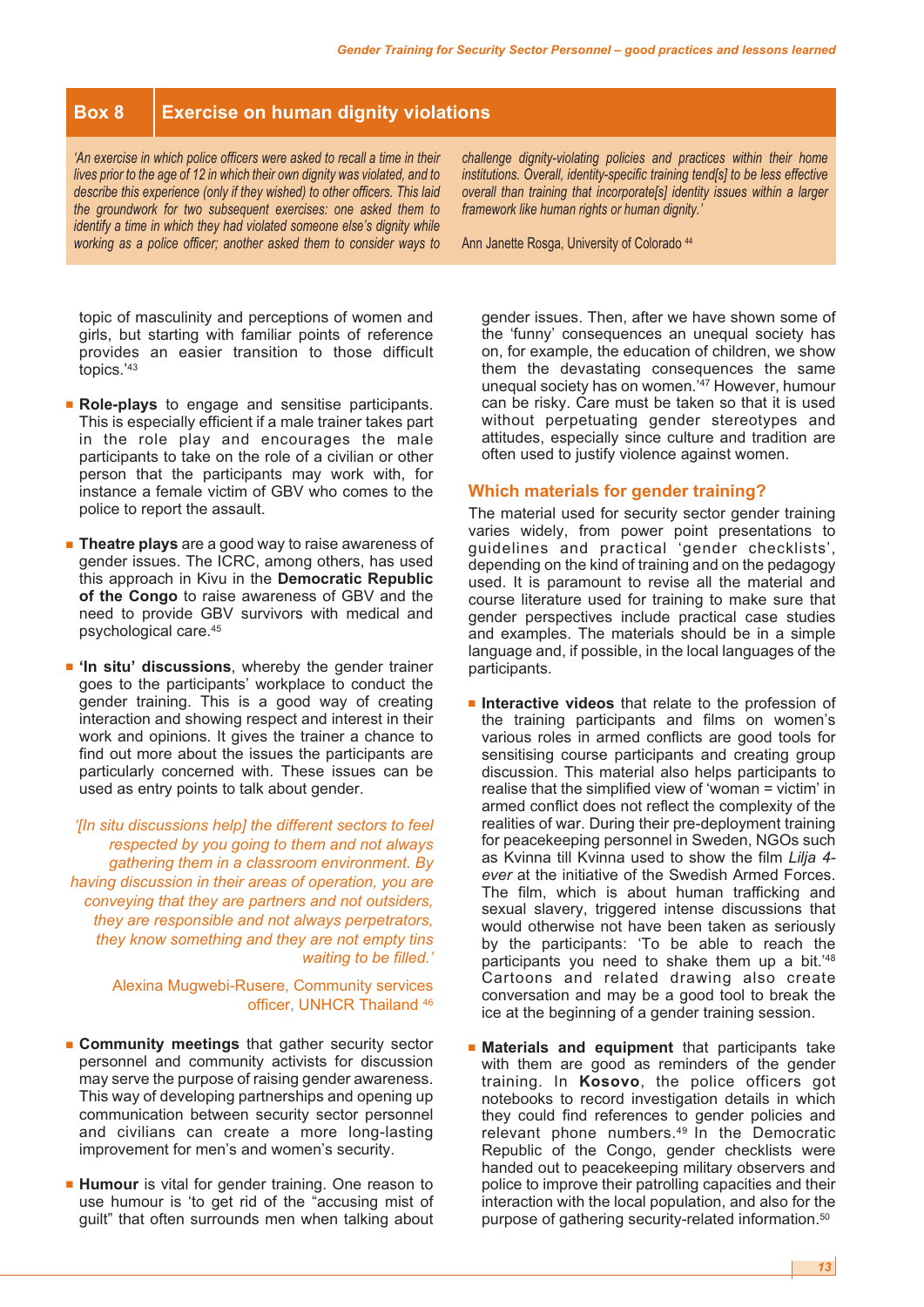#### **4.3 Evaluating gender training**

Once a gender training programme has been planned and implemented, the next step of the cycle is to evaluate the training. This is one of the most important and yet most difficult tasks of the training cycle, which serves to identify good practices and design appropriate follow-up training. Evaluation also provides feedback that is necessary to further adapt training to real needs. Evaluation is futile if it is not followed by a revision of the training according to the feedback. The evaluation can, for example, identify gaps in the gender training that are noticed once participants return to work. Evaluations also provide an opportunity to discover institutional shortcomings that may create obstacles for staff members in various work situations. The evaluation of security sector gender training and its outcomes should ideally be part of an overall gender-responsive monitoring and evaluation process of the security sector institution.



#### **External or internal evaluator?**

Gender training programme evaluation consists of determining whether the accomplished training was considered successful by the participants and measuring its impact on the attitudes and behaviour of the course participants.

Evaluations can be conducted either by an external evaluator or by a staff member of the institution itself. Internal evaluations benefit from the context-specific background knowledge of the staff conducting the evaluation. It is also more cost-effective, but requires that staff be trained in how to perform evaluations and assessments. For these reasons, it is a good longterm investment to offer evaluation capacity-building to institutional staff. 51

External evaluations can usually guarantee a more independent evaluation process than internal evaluations. However, the costs may be higher compared to an internal evaluation. In addition, the external consultant does often not know as much about the training or the working context of the security personnel. Local CSOs may be good partners for conducting evaluations.

#### **Evaluating gender training with Kirkpatrick's evaluation methodology**

The most common methodology for training evaluation is Donald Kirkpatrick's four levels approach. <sup>52</sup> These levels are built one upon the other so that the results of one level are used in the next stage of the evaluation. This section looks at how the Kirkpatrick methodology may be adapted for evaluating gender training for security sector personnel, using the three first steps.

#### *Evaluation Step 1 – Reaction*

This first step of gender training evaluation entails the collection of information on the participants' opinions of the training. The evaluation of these reactions is usually performed right after the training session. It can be done in the form of a questionnaire or evaluation form that is filled out by the participants (see Box 9). It can also be conducted through an open discussion with the training participants, covering what they found to be the most and the least useful parts of the training. It is also important to ask participants, as part of either a questionnaire or open discussion, whether they would be interested in attending followup gender training, in the form of a refresher course or additional in-depth training on specific gender issues.

#### **Box 9 Evaluation of the reaction to gender training <sup>53</sup>**

**Please rate** on a score of 1-5 (1 = poor, 5 = excellent)

- 1. Value of this topic in relation to my job
- 2. Usefulness of the course content
- 3. Presentation methods used
- 4. Trainer's ability to transfer knowledge
- 5. Atmosphere conducive to participation
- 6. My opinions were taken into consideration \_\_
- 7. Value of the Fact Sheets
- 8. Relevance of the Work Sheets

**Please answer** the following questions in your own words:

- 9. Have you suggestions about additions to the course?
- 10. Is there anything you think should have been dropped from the course?
- 11. What did you enjoy most about the course?
- 12. What did you dislike most about the course?
- 13. What aspect of the course did you find most useful?
- 14. What aspect of the course did you find least useful?
- 15. Was the course (please tick) a) Too long b) Too short c) The right length
- 16. Do you have any comments to make about the administrative arrangements for the course? (e. g. room, food).
- 17. Do you have any other comments to make?

#### **Thank you!**

For the purpose of improving all aspects of future gender training initiatives, it is useful to gather feedback from participants on three issues:

- **■** Preparation (objective and purpose of training, documentation).
- **■** Implementation (methodology, participatory activities, materials, atmosphere).
- **■** Administration (training space, accommodation, food, transport, audio-visuals).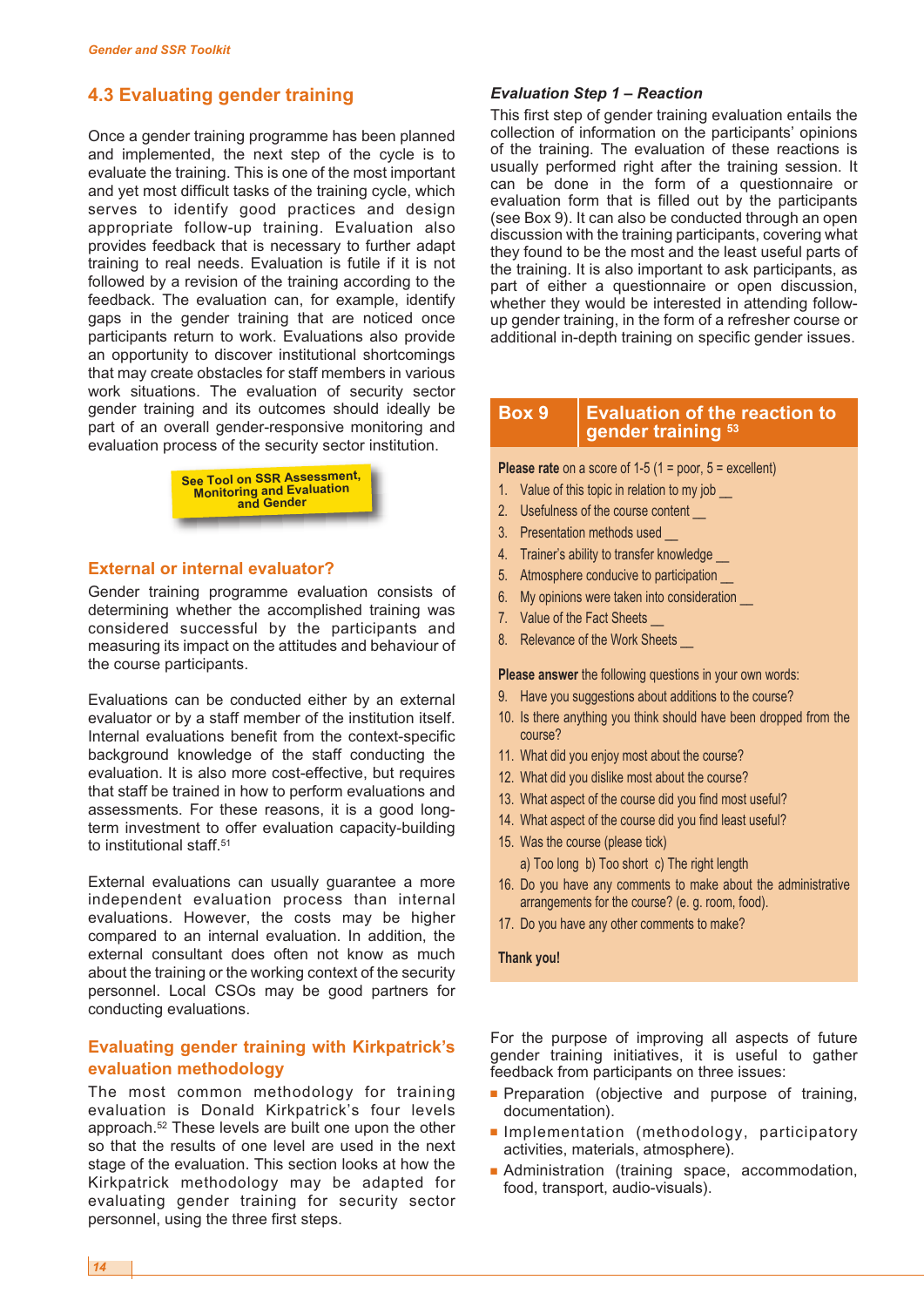Organise the feedback session in small groups, asking:

- **■** What was the most significant learning element/feature? List up to three.
- **■** What changes would you recommend for the training? List up to three.
- **■** In what ways do you think this training will affect/influence your future work?
- **■** Give the opportunity for detailed and additional comments.

#### *Evaluation Step 2 – Learning*

The next step on the evaluation ladder is the measurement of how much information the participants have been able to process and internalise. This is done by measuring changes in their attitudes.

One way to measure changes in attitudes it to conduct learning tests, for example:

- Team assessments (usually oral)
- Self-assessment forms
- **■** Classical exams (oral or written)
- Oral and written evaluation schemes

The African Centre for the Constructive Resolution of Disputes in South Africa has used a written evaluation scheme to measure the short term impact of gender training on the participants' attitudes and awareness on gender issues. <sup>54</sup> Participants can complete their own personal learning diaries at the end of each workshop day or after each training module. <sup>55</sup> This is both a way for the participants to recapitulate what they have learned during the training and a way for the trainer to know which parts of the training were most effective. In ideal cases, the participants are assessed both before and after the gender training, to determine how much they have learned and understood.

#### *Evaluation Step 3 – Behaviour*

The third step of evaluation measures to what degree the participants have been able to apply the knowledge and skills learned from the gender training. This gauges the capacity of the participants to transfer the change in attitude, achieved by the gender training, into practice by changing their behaviours.

This evaluation of the participants' behaviours should be made over time, preferably over a number of months. This can be done by integrating gender issues into institutional and personnel evaluation processes. The Committee of Women in NATO Forces has promoted this through drafting NATO guidelines to integrate gender issues into the NATO evaluation process, in addition to the gender mainstreaming process of the Education, Instruction and Training activities. <sup>56</sup> There are various methods for measuring the transfer of gender-aware attitudes into genderresponsive actions and behaviours, for example:

**■** Conduct surveys or interviews with service beneficiaries, such as survivors of GBV that turn to the police to file a report. One example is a user survey conducted in Surrey (UK) regarding the

outreach services to victims of domestic abuse which included input from the local police, county council, borough and districts and victims of domestic violence. 57

- Anonymous surveys of male and female security sector staff regarding harassment due to sex or sexual orientation.
- Exit surveys also serve this purpose by collecting information regarding the reasons why people leave their positions within security sector institutions, which include questions about job training, mobility, work environment (including sexual harassment), etc.
- Ask the gender training participants to complete evaluation forms several months after the training, posing questions on relevant attitudes, perceptions and behaviours.
- **■** Interview supervisors/managers to get their assessment of the changes they have witnessed in the participants.

The Kofi Annan International Peacekeeping Training Centre in Ghana is trying to implement a similar evaluation of long-term impact by contacting the participants a few months after the training. 58

#### **Indicators**

The indicators used for the longer-term evaluation of security sector gender training need to be carefully selected. All data collection regarding the security work and institutions needs to be sex-disaggregated to facilitate this work. Examples of indicators that can measure the impact of gender training:

Qualitative data such as the examples given above.

Quantitative data and statistics including:

- **Percentages of staff that have been sexually** harassed or subjected to other forms of GBV.
- Number of requests for assistance to gender focal points.
- Numbers of cases of GBV reported to the police and numbers of arrests and convictions following these reports.
- Number of female versus male police officers that use the free public hotline to relieve gun-related stress (example from police training in Mexico).<sup>59</sup>

#### **Challenges of gender training evaluation**

Many gender training courses have no systems of evaluation in place and there are very few examples of long term impact measurements of gender training. Some ways to ensure that gender training evaluations are performed:

- Include gender training evaluations in gender action plans for security sector institutions.
- Allocate sufficient funds in the project budget to implement comprehensive evaluations.
- **■** Provide training in evaluation methods to gender trainers and gender focal points/advisors of security sector institutions.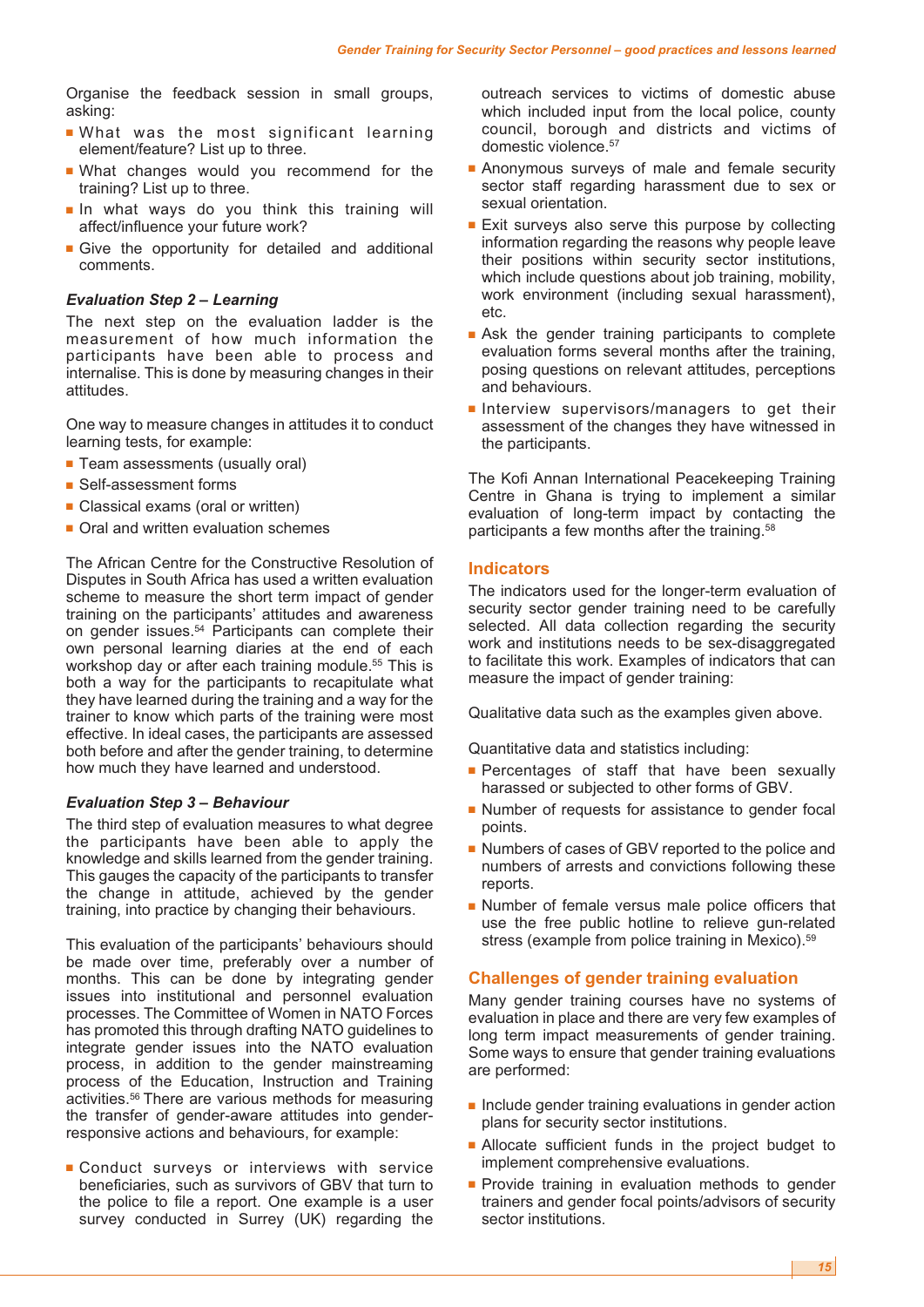#### **4.4 Following up gender training**

This final step in the training cycle is the integration of what has been learned from the evaluation into planning follow-up activities for participants as well as for modifying future gender training. This is, unfortunately, often neglected. If the evaluation is performed well and over time, training gaps and strengths can be identified. In this way, what has been gained from the evaluation in terms of what works, what is making a difference and how participants are using the training can be used in the future and the weaknesses can be corrected. The result of the evaluation is hence a fundamental tool for understanding what the needs of future gender training initiatives will be.

No gender training can attempt to turn participants into 'gender experts' in the course of a one-off training session lasting only a few hours. To develop effective skills, gender responsiveness needs time to be consolidated by long-term training, which should be complemented by the support of a gender expert or a network of gender training participants. Gender training follow-up means providing participants who have already attended a gender training session with additional training on gender issues, either to refresh the basic knowledge and/or as a course that provides more in-depth understanding of specific gender issues. Limited resources and time are common challenges to implementing follow-up gender training.

In addition to further training, the availability of tools and resources on gender issues as well as the support of gender focal points can help participants apply the skills that they have gained in the gender training. In **Haiti**, female national police officers provided with gender training by MINUSTAH have appointed Gender Focal Points throughout the country that distribute the information learned during the gender training to police stations. Gender training courses are often replicated for new participants within the same institution. A good example of replication of training within other institutions is the model that the International Criminal Tribunal for Rwanda has provided for the International Criminal Tribunal for the Former Yugoslavia, as a result of which the latter increased its indictments of rape charges.

It is good practice to give participants the possibility to keep in contact with the gender trainer in case they have comments or questions as they go back to work and find everyday challenges connected to gender issues. This depends on the trainer's availability and whether or not this activity has been included in the training planning and budget.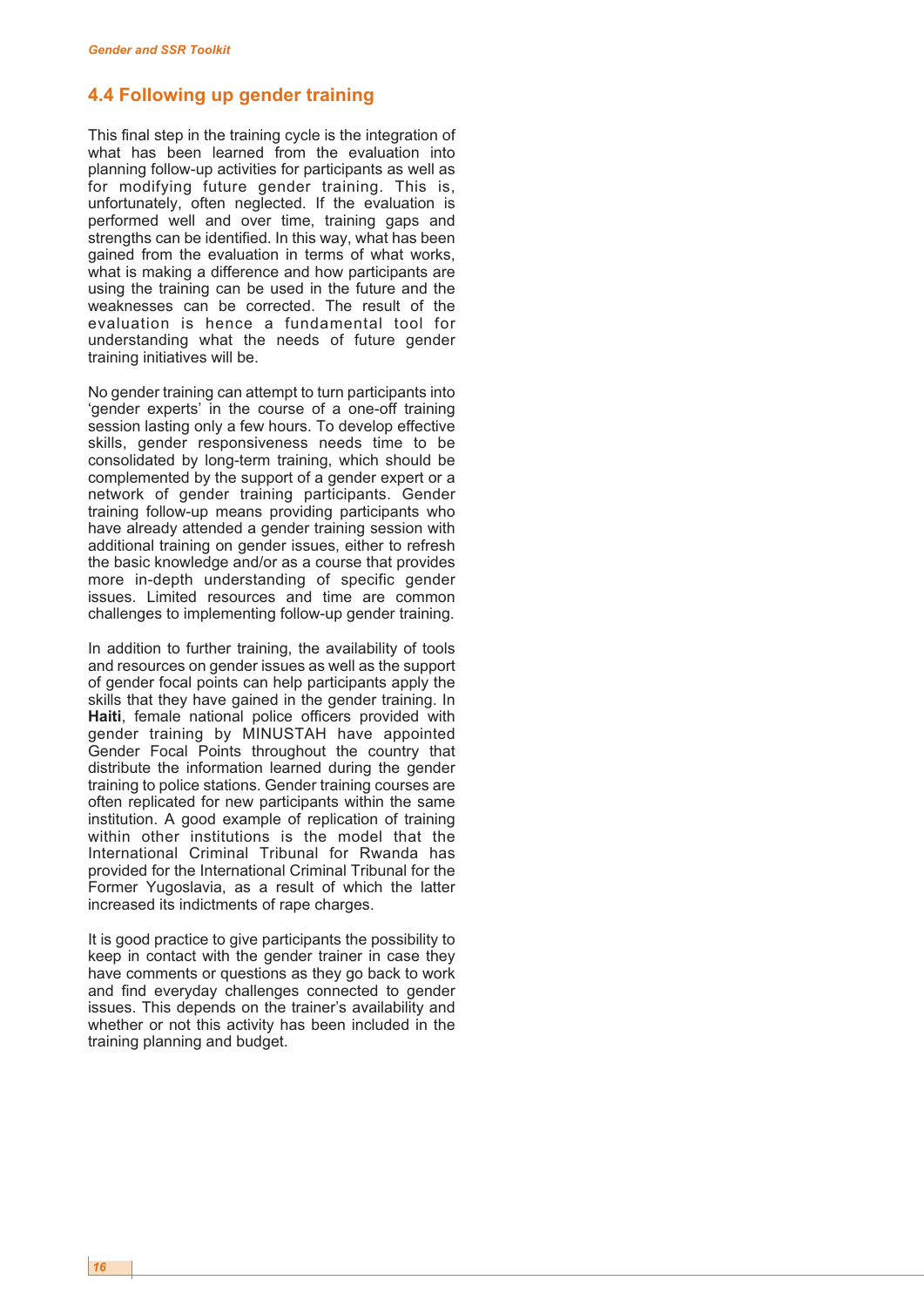# **5 Key recommendations**

#### *For planning and preparing gender training:*

- **1. Strengthen senior management support** for the integration of gender issues, including gender training, through gender coaching programmes, gender training for senior management, the development of a gender action plan or policy and other initiatives.
- **2. Implement gender training as part of a broader gender mainstreaming strategy** in order to strengthen the impact of gender training and create a gender-responsive security sector institution through changes at the levels of policy, structure, programming and personnel.
- **3. Perform a pre-training assessment and analysis**, considering:
	- a. Sex, age, culture and country context of the participants.
	- b. Type of security institution, professional position or rank of participants.
	- c. Current level of gender awareness and capacity, and gender training needs.
- **4. Select/establish joint male-female gender training teams** in order to increase the effectiveness of gender training in security sector institutions with an over-representation of male personnel.
- **5. Prioritise gender training-of-trainers** for existing trainers within security sector institutions in order to build in-house capacity to provide effective and sustained gender training.

#### *For implementing gender training:*

- **6. Conduct participatory gender training** through the use of role plays, open discussions and group work.
- **7. Focus on the practical aspects** of how to integrate gender into the daily work of security sector personnel by including practical examples of good and bad practices and using case studies.
- **8. Discuss gender concepts and definitions** in clear, simple and culturally-appropriate language with practical examples.
- **9. Address men's roles and masculinities** as part of gender training to highlight how gender issues are also about men's security needs and vulnerabilities.
- **10. Integrate gender into regular training** for security sector personnel to demonstrate how gender issues can be integrated into various spheres of security sector work, rather than having it regarded as a separate issue.

#### *For evaluating gender training:*

- **11. Implement three phases of evaluation,** focusing on reaction, learning and behaviour.
- **12. Allocate adequate resources** in the initial budget for the gender training in order to carry out a comprehensive evaluation.

#### *For following up gender training:*

**13. Make sure the results of the evaluation are used** to improve gender training follow-up activities for participants and future gender training initiatives.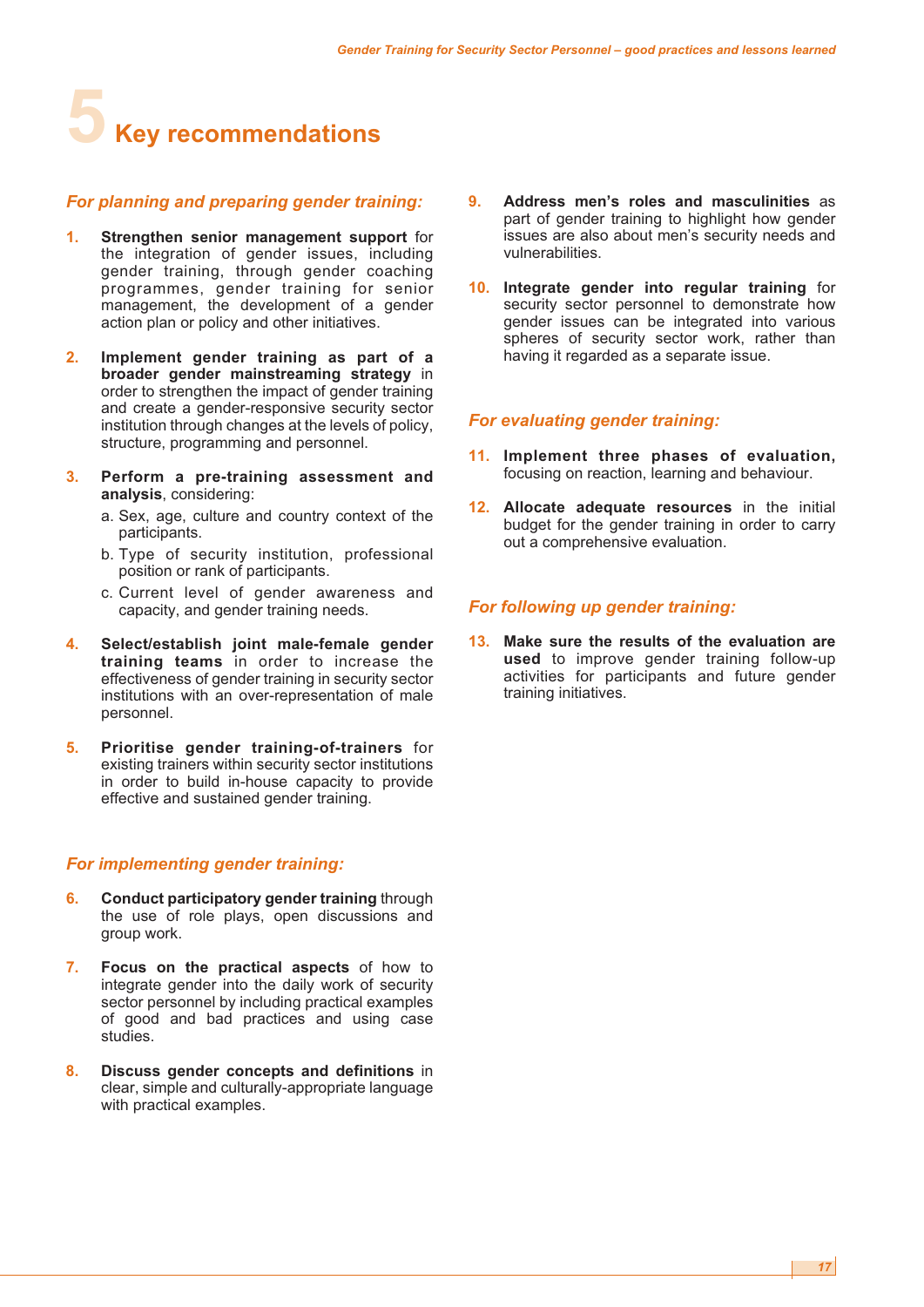

#### **Gender training-of-trainers**

UNICEF, *Training of Trainers on Gender-Based Violence: Focusing on Sexual Exploitation and Abuse - Introduction and Background to the Training*, 2003.

http://www.reliefweb.int/library/documents/2003/unice f-tot-25sep.pdf

Chege, R. and Patel, A., *A Curriculum for the Training of Trainers in Gender Mainstreaming*', 2000.

http://www4.worldbank.org/afr/ssatp/Resources/HTM L/Gender-RG/Source%20%20documents%5 CTraining%20materials/TRGEN1%20Femnet%20 Gender%20Mainstreaming%20TOT.pdf

Action for Development, *Training of Trainers (ToT) in Gender Budgeting*, 10-14 May 2004. http://www.genderbudgets.org/content/view/172/155/

#### **Armed forces**

US Army, *Sexual Assault Prevention and Response Program*, 2005. http://www.sexualassault.army.mil/content/ training\_packages.cfm

#### **Peacekeeping personnel**

UN Peacekeeping Operations Best Practices Unit, *Gender Resource Package for Peacekeeping Operations*, July 2004. http://www.peacekeepingbestpractices.unlb.org/pbpu /library.aspx?ot=2&cat=22&menukey=\_7\_7

UNITAR, Bohnstedt, M., *The Special Needs of Women and Children in and after Conflict - A Training Programme for Civilian Personnel in UN Peacekeeping Operations*, 2000-2006. http://www.unitar.org/wcc/

UNITAR POCI, Jimenez, X., *Gender Perspectives in United Nations Peacekeeping Operations*, 2007. http://www.unitarpoci.org/courses.php#52

DFID/DFAIT, *Gender & Peacekeeping Training Course*, 2002.

http://www.genderandpeacekeeping.org/menu-e.asp

#### **Disarmament, demobilisation and reintegration**

#### UNDDR, *Gender, Women and DDR: Gender-Responsive Monitoring and Evaluation Indicators*. http://www.unddr.org/tool\_docs/Gender-

Responsive%20Monitoring%20and%20Evaluation% 20Indicators.pdf

#### UNIFEM, *Getting it Right, Doing it Right: Gender and Disarmament, Demobilization and Reintegration* 2004.

http://www.womenwarpeace.org/issues/ddr/gettingitri ght.pdf

#### **Police**

Center for Domestic Violence Prevention, *Responding to Domestic Violence: A Handbook for the Uganda Police Force*,2007. http://www.preventgbvafrica.org/Downloads/PoliceHa ndbook.CEDOVIP.pdf

Centre for Children and Families in the Justice System. *Handbook for Police Responding to Domestic Violence: Promoting Safer Communities by Integrating Research and Practice,* 2004. http://www.lfcc.on.ca/Handbook\_for\_Police.pdf

#### **Justice system**

Global Justice Center, *Gender Justice and Training for the Iraqi High Tribunal*, Women's Alliance for a Democratic Iraq, 2006. http://www.globaljusticecenter.net/projects/iraq/ icgji.html

Stewart, A., *Judicial Attitudes to Gender Justice in India: The Contribution of Judicial Training*, *Law, Social Justice & Global Development Journal (LGD)* 1 (2001) Sections 7-90. http://www2.warwick.ac.uk/fac/soc/law/elj/lgd/ 2001 1/stewart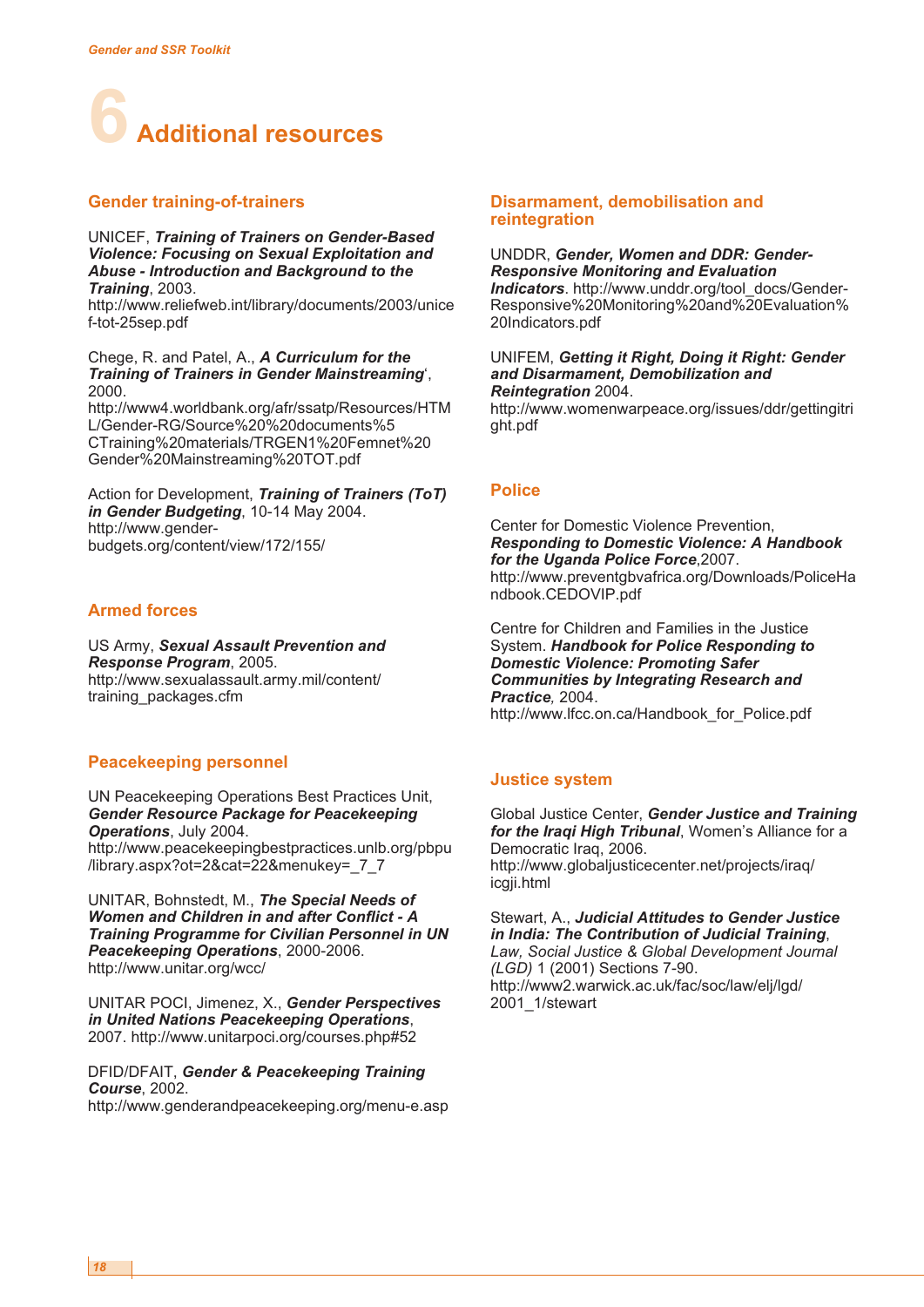#### **Penal system**

Layman, E.P. and McCampell, S., *Preventing and Addressing Staff Sexual Misconduct In Community Corrections: A Training Program for Agency Administrators', National Institute of Corrections,* The Center for Innovative Public Policies, 2004, http://www.nicic.org/Library/Default.aspx?Library=0202 75

Coyle, A., International Centre for Prison Studies, *A Human Rights Approach to Prison Management: Handbook for Prison Staff*, 2002. http://www.umds.ac.uk/depsta/rel/icps/human\_rights prison management.pdf

#### **Security policy-makers**

UNIFEM, the Commonwealth Secretariat, Canada's International Development Research Centre, *Gender Responsive Budgeting Initiative*, website containing training manuals and guidelines http://www.gender-budgets.org/

UNDP, *In focus: Parliaments and Gender Mainstreaming*, 2004. http://www.undp.org.vn/projects/vie02007/in\_focus/g ender.htm

#### **Civil Society Organisations and the Media**

International Council of Voluntary Agencies, *Building Safer Organisations Handbook - Training materials on Receiving and Investigating Allegations of Abuse and Exploitation by Humanitarian Workers*, 2006. http://www.icva.ch/doc00001412.html

IPS, *Gender, HIV/AIDS, and Rights – Training Manual for the Media*, 2003. http://ipsnews.net/aids\_2002/ipsgender2003.pdf

Amnesty International Stop Violence Against Women Campaign, *Making Rights a Reality: Human Rights Education Workshop for Journalists,* 2005. http://web.amnesty.org/actforwomen/svaw-toolkit-eng

Journalistinnenbund, *Gender Training for Media Professionals: Quality through Diversity*, 2006. http://www.journalistinnen.de/english/gender.html

Vann, B., RHRC Consortium/JSI Research & Training Institute, *Training Manual Facilitator's Guide, Interagency & Multisectoral Prevention and Response to Gender-based Violence in Populations Affected by Armed Conflict*, Global GBV Technical Support Project, 2004. http://www.rhrc.org/resources/gbv/gbv\_manual/gbv\_ manual\_toc.html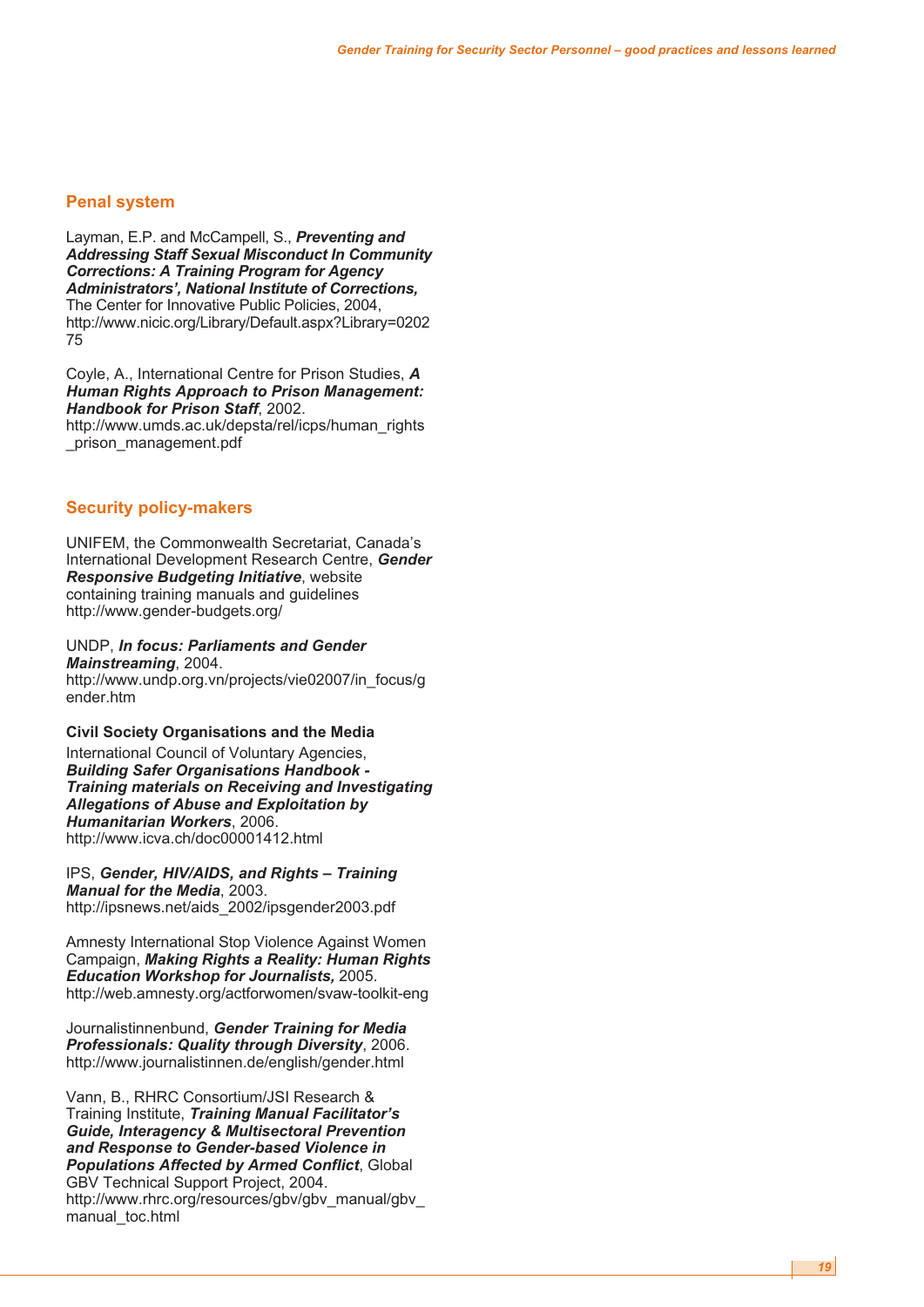### **ENDNOTES**

- <sup>1</sup> UN-INSTRAW Virtual Discussion on Gender Training for Security Sector Personnel, April 2007.
- <sup>2</sup> A summary of the virtual discussion is available at: http://www.uninstraw.org/en/downloads/gender-peace-and-security/gendertraining-for-security-personnel/view.html
- United Nations Economic and Social Council. Report of the Secretary-General. *Coordination of the Policies and Activities of the Specialized Agencies and Other Bodies of the United Nations System: mainstreaming the gender perspective into all policies and programmes in the United Nations system*. 12 June 1997.
- Kleppe, T.T., 'Gender Training and Capacity Building for the Security Sector: A Discussion on Good Practices', Gender, Peace and Security Working Paper #2, UN-INSTRAW, forthcoming 2008.
- <sup>5</sup> UN Development Fund for Women, *Not a Minute More: Ending Violence Against Women,* (UNIFEM: New York), 2003, p.8.
- <sup>6</sup> Defense Manpower Data Center US Armed Forces, '2002 Sexual Harassment Survey', (Arlington, VA: Department of Defense) 2003, p. iv. http://handle.dtic.mil/100.2/ADA419817
- <sup>7</sup> Defense Manpower Data Center US Armed Forces, vi.
- <sup>8</sup> UN-INSTRAW Virtual Discussion on Gender Training for Security Sector Personnel, April 2007.
- UN-INSTRAW Virtual Discussion on Gender Training for Security Sector Personnel, April 2007.
- <sup>10</sup> UN-INSTRAW Virtual Discussion on Gender Training for Security Sector Personnel, April 2007.
- <sup>11</sup> Genderforce Sweden, 'From Words to Action', pp. 20-21,
- http://www.genderforce.se/dokument/From\_words\_to\_action.pdf <sup>12</sup> UN-INSTRAW Virtual Discussion on Gender Training for Security
- Sector Personnel, April 2007. <sup>13</sup> UN-INSTRAW Virtual Discussion on Gender Training for Security Sector Personnel, questionnaire, April 2007.
- <sup>14</sup> Anderlini, S., UN-INSTRAW Virtual Discussion on Gender Training for Security Sector Personnel, April 2007.
- <sup>15</sup> UN-INSTRAW Virtual Discussion on Gender Training for Security Sector Personnel, April 2007.
- <sup>16</sup> UN-INSTRAW Virtual Discussion on Gender Training for Security Sector Personnel, April 2007.
- <sup>17</sup> UN-INSTRAW Virtual Discussion on Gender Training for Security Sector Personnel, April 2007.
- <sup>18</sup> Hakena, H., UN-INSTRAW Virtual Discussion on Gender Training for Security Sector Personnel, questionnaire, April 2007.
- <sup>19</sup> Rowland, L., UN-INSTRAW Virtual Discussion on Gender Training for Security Sector Personnel, April 2007.
- <sup>20</sup> Mobekk, E., UN-INSTRAW Virtual Discussion on Gender Training for Security Sector Personnel, April 2007.
- <sup>21</sup> UN-INSTRAW Virtual Discussion on Gender Training for Security Sector Personnel, questionnaire, April 2007.
- <sup>22</sup> UN-INSTRAW Virtual Discussion on Gender Training for Security Sector Personnel, questionnaire, April 2007.
- <sup>23</sup> UN-INSTRAW Virtual Discussion on Gender Training for Security Sector Personnel, April 2007.
- <sup>24</sup> Lux, S., UN-INSTRAW Virtual Discussion on Gender Training for Security Sector Personnel, April 2007.
- <sup>25</sup> Anderlini,S., UN-INSTRAW Virtual Discussion on Gender Training for Security Sector Personnel, April 2007.
- <sup>26</sup> Puechguirbal, N., UN-INSTRAW Virtual Discussion on Gender
- Training for Security Sector Personnel, questionnaire, April 2007. <sup>27</sup> UN-INSTRAW Virtual Discussion on Gender Training for Security
- Sector Personnel, questionnaire, April 2007. <sup>28</sup> Budlender, D.,'Budgeting to Fulfill International Gender and Human Rights Commitments' (UNIFEM: Harare), 2004, p.9.
- <sup>29</sup> Family Health International, 'Basic and In-Service Training Module: HIV/AIDS and Behaviour Change in the Uniformed Services, Uniformed Services Task Force' [forthcoming].
- <sup>30</sup> 'Beyond Barriers', part of Stonewall UK.
- http://www.stonewall.org.uk/.
- <sup>31</sup> UNFPA, *Enlisting the Armed Forces to Protect Reproductive Health and Rights: Lessons Learned from Nine Countries*, (UNFPA: New York), 2003.
- <sup>32</sup> Reproductive Health Response in Conflict (RHRC) Consortium, 'Facilitator's Guide - Training Manual for Multisectoral and Interagency Prevention and Response to Gender-based Violence'.

http://www.rhrc.org/resources/gbv/gbv\_manual/gbv\_manual\_toc.ht ml

- 33 UN-INSTRAW Virtual Discussion on Gender Training for Security Sector Personnel, questionnaire, April 2007.
- <sup>34</sup> UN-INSTRAW Virtual Discussion on Gender Training for Security Sector Personnel, questionnaire, April 2007.
- <sup>35</sup> Puechguirbal, N., UN-INSTRAW Virtual Discussion on Gender Training for Security Sector Personnel, questionnaire, April 2007.
- <sup>36</sup> Jimenez, X. and Diabaté, K. UN-INSTRAW Virtual Discussion on Gender Training for Security Sector Personnel, April 2007.
- Diabaté, K., UN-INSTRAW Virtual Discussion on Gender Training for Security Sector Personnel, questionnaire, April 2007.
- <sup>38</sup> Conley, M., Livingstone, A. and Meharg, S., 'Collaborative Problembased Learning in a Peacekeeping Environment: The Role of the Pearson Peacekeeping Centre in International Peacekeeping Training', 6th International Conference on Knowledge, Culture and Change in Organisations, Prato, 10-14 July 2006.
- 39 UN-INSTRAW Virtual Discussion on Gender Training for Security Sector Personnel, questionnaire, April 2007.
- <sup>40</sup> Kamunga, F., UN-INSTRAW Virtual Discussion on Gender Training for Security Sector Personnel, questionnaire, April 2007.
- <sup>41</sup> Schacht, S.P., 'Using A Feminist Pedagogy As A Male Teacher: The Possibilities Of A Partial And Situated Perspective', *Radical Pedagogy,* 2000.
- http://radicalpedagogy.icaap.org/content/issue2\_2/schacht.html <sup>42</sup> DIFD/DFAIT, 'Section 4: Gender, Human Rights, and International Humanitarian Law Methodology', *Gender & Peacekeeping Training Course,* DFID/DFAIT, 2002. http://www.hommesfemmesetlesoperationsdelapaix.net/resources/HR\_methodology.pd f
- <sup>43</sup> Sikka, A., UN-INSTRAW Virtual Discussion on Gender Training for Security Sector Personnel, April 2007.
- <sup>44</sup> UN-INSTRAW Virtual Discussion on Gender Training for Security Sector Personnel, April 2007.
- <sup>45</sup> Lux, S., UN-INSTRAW Virtual Discussion on Gender Training for Security Sector Personnel, April 2007.
- <sup>46</sup> UN-INSTRAW Virtual Discussion on Gender Training for Security Sector Personnel, April 2007.
- Johansson, L., UN-INSTRAW Virtual Discussion on Gender Training for Security Sector Personnel, April 2007.
- <sup>48</sup> Zillén, E., personal interview, Sept. 2007.
- <sup>49</sup> Sikka, A., UN-INSTRAW Virtual Discussion on Gender Training for Security Sector Personnel, questionnaire, April 2007.
- <sup>50</sup> Puechguirbal, N., UN-INSTRAW Virtual Discussion on Gender Training for Security Sector Personnel, April 2007.
- <sup>51</sup> Conley-Tyler, M., 'A Fundamental Choice: Internal or External Evaluation?', *Evaluation Journal of Australasia* 4.1-2, (March/April 2005) pp. 3-11.
- <sup>52</sup> Chapman, A., 'Donald L Kirkpatrick's training evaluation model the four levels of learning evaluation'. http://www.businessballs.com/kirkpatricklearningevaluationmodel.ht m#HRD%20performance%20evaluation%20survey%20questionnai
- re%20sample%20questions <sup>53</sup> ECPAT, 'Training for Police and Social Workers on Child Rights and Child Protection in Relation to Trafficking in Children for Sexual Purposes', Amsterdam, Bangkok, 2006, pp.132-133.
- <sup>54</sup> 'Ogunsanya, K., UN-INSTRAW Virtual Discussion on Gender Training for Security Sector Personnel, questionnaire, April 2007.
- Abdela, L., UN-INSTRAW Virtual Discussion on Gender Training for Security Sector Personnel, questionnaire, April 2007.
- <sup>56</sup> Herrington, D., UN-INSTRAW Virtual Discussion on Gender Training for Security Sector Personnel, questionnaire, April 2007.
- <sup>57</sup> Surrey County Council, 'Domestic Abuse User Survey', Surrey, UK, 2 March 2007.
	- http://www.surreycc.gov.uk/sccwebsite/sccwspages.nsf/f0c6d16d6f 3b90e58025729600555d88/88772d636c57c157802572ae00384d6 e?OpenDocument
- <sup>58</sup> Denham, T., UN-INSTRAW Virtual Discussion on Gender Training for Security Sector Personnel, April 2007.
- <sup>59</sup> Guerrero, G.H., UN-INSTRAW Virtual Discussion on Gender Training for Security Sector Personnel, April 2007.